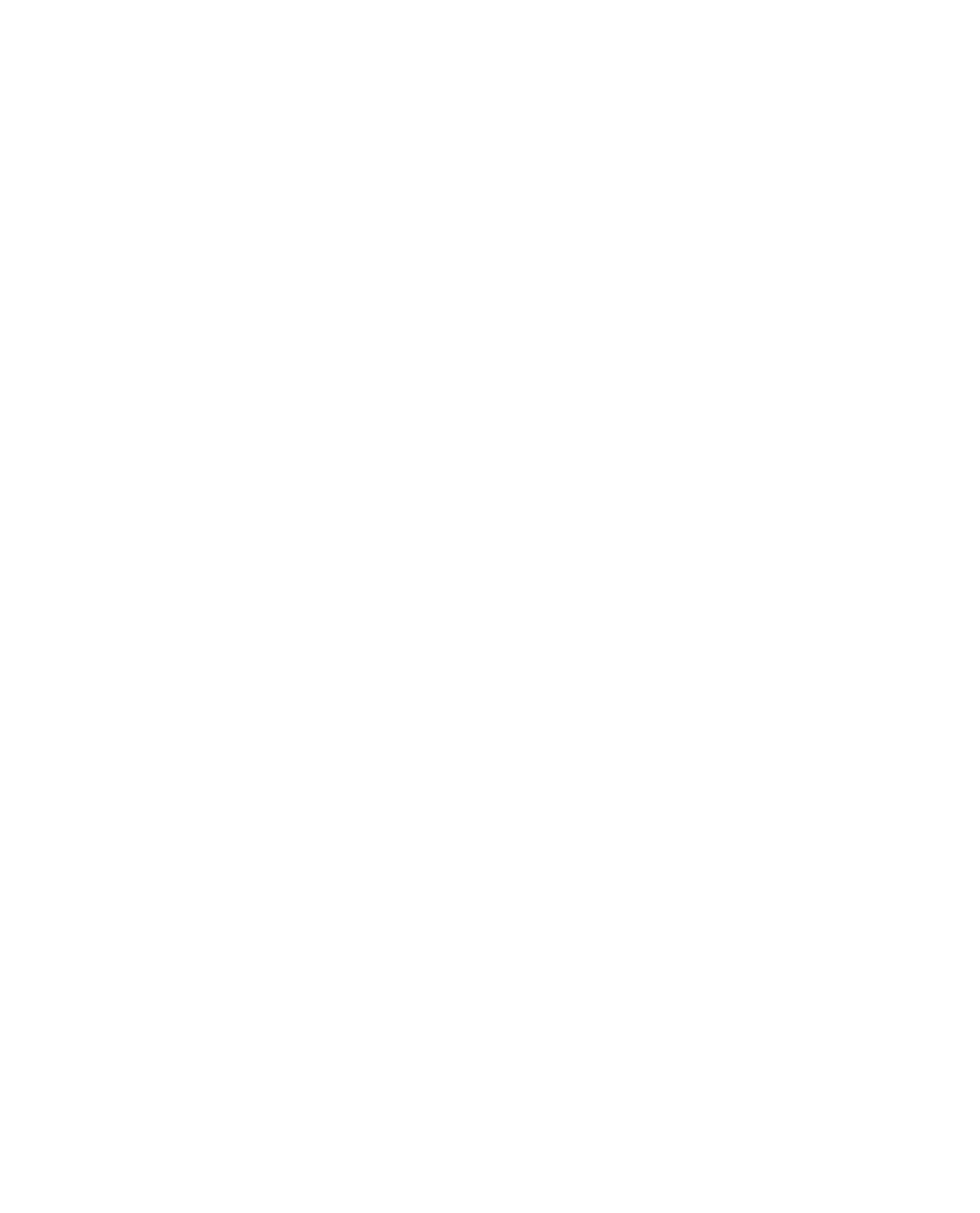# **Table of Contents**

| MATHEMATICS (ONE- AND TWO-VARIABLE FUNCTIONS) 8 |    |
|-------------------------------------------------|----|
|                                                 |    |
|                                                 |    |
|                                                 |    |
|                                                 |    |
|                                                 |    |
|                                                 |    |
|                                                 |    |
|                                                 |    |
|                                                 | 13 |
|                                                 |    |

Table of Contents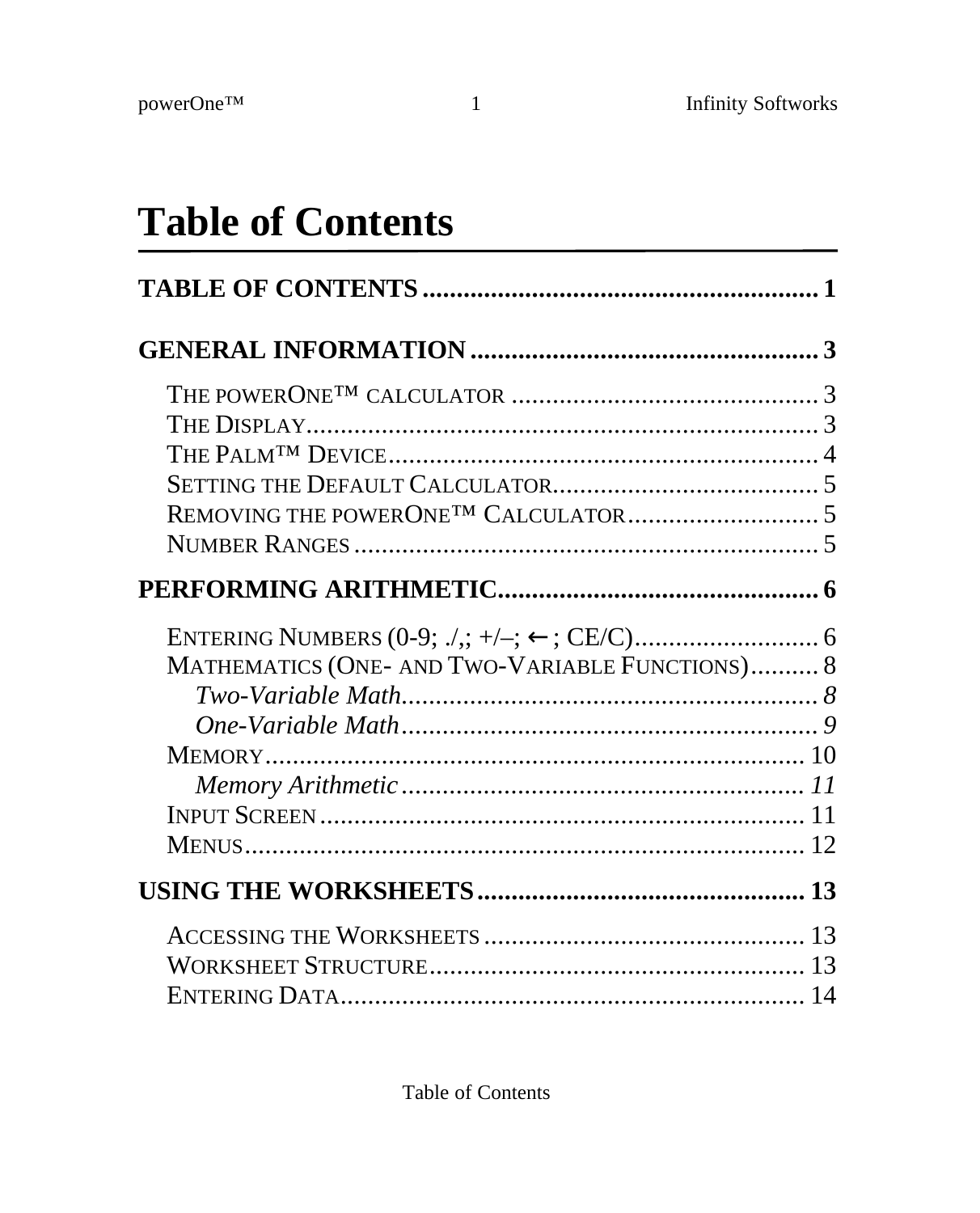$\overline{2}$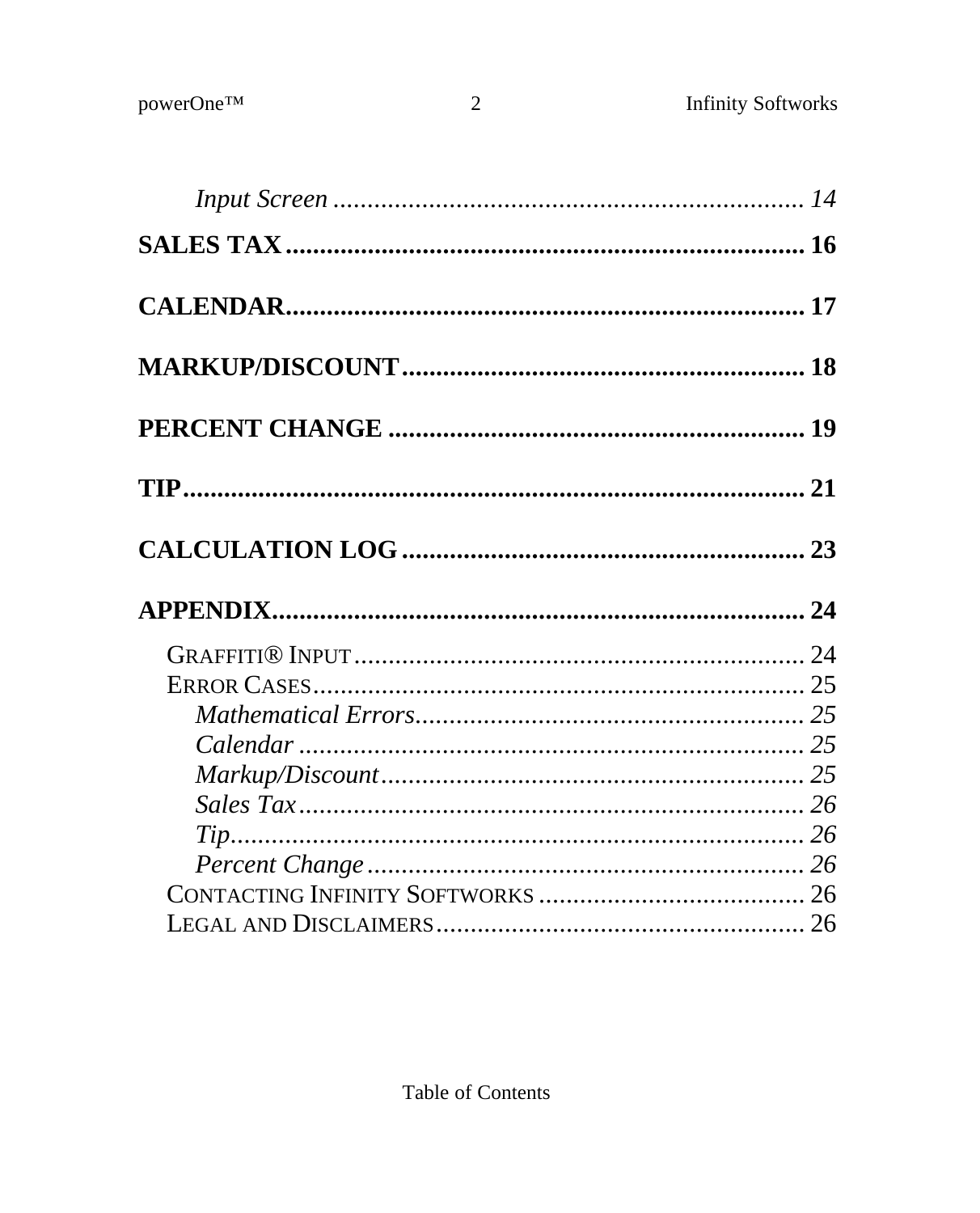# **General Information**

This section helps you get started using your powerOne™ calculator.

## **The powerOne™ calculator**

Welcome to the powerOne calculator. The powerOne calculator is a colorful and easy-to-use calculator that gives you access to both basic mathematics as well as more advanced functions. This special edition includes computations for sales tax, percent change, markup/discount, tip calculation, and calendar date computations. In addition, it includes a calculation log to review past mathematical functions. To access the worksheets, select either the "Business" or "General" button and the worksheet to use. The powerOne calculator also includes more advanced math function by selecting the Math button.

# **The Display**

The powerOne calculator has three functional areas: the main calculator, the worksheets, and the input screen. The main and input screens serve as calculators with arithmetic in the standard mathematical format  $(3 + 4 = 7)$ . The worksheets perform computations, working with the input screen to enter variables and perform arithmetic.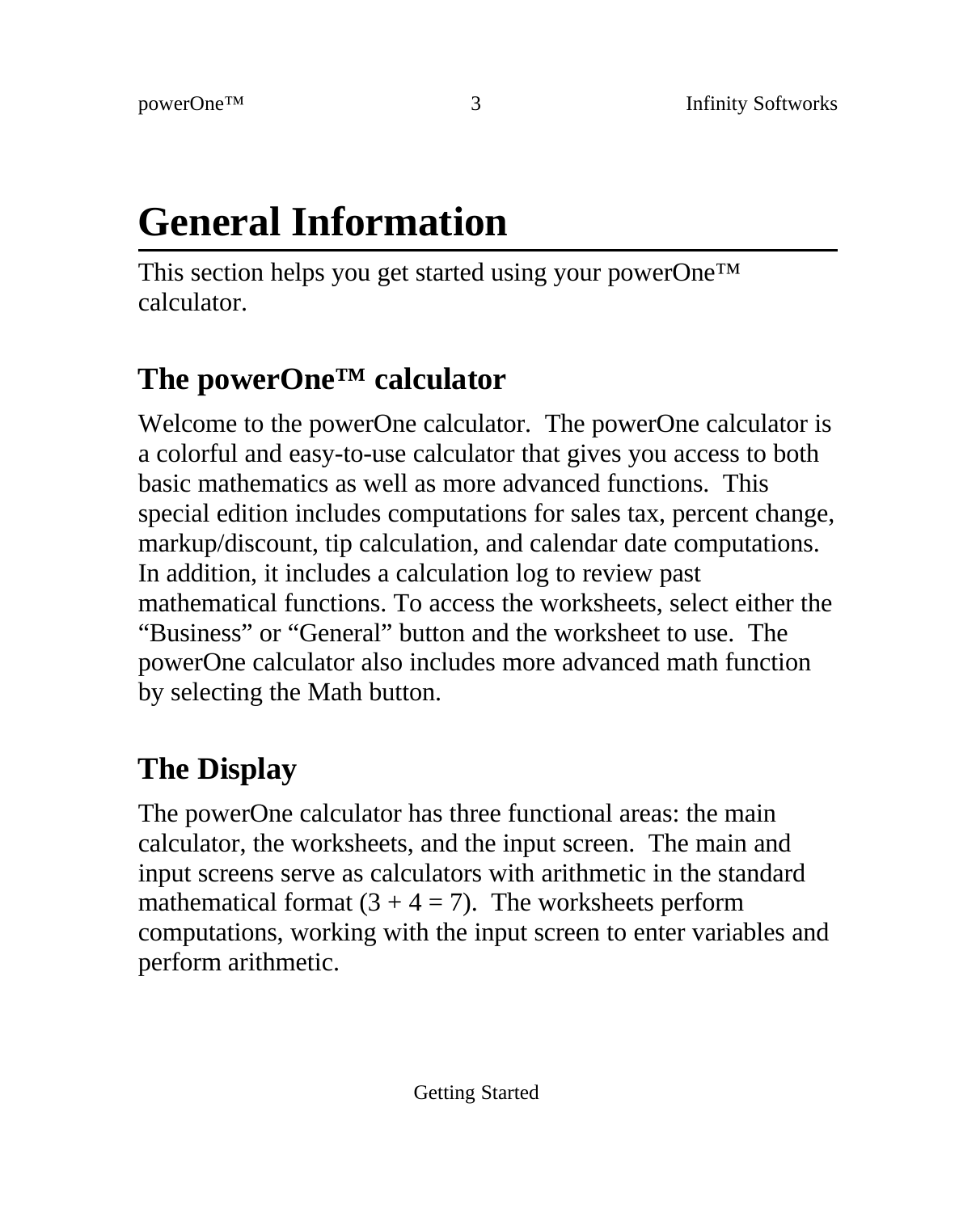### **The Palm™ Device**

This manual references certain objects of the Palm™ device itself:



In addition, this manual will refer to scroll arrows, scroll buttons, and scroll bars. Scroll arrows appear in the lower, right-hand corner of the screen or in the pop-up list. Scroll bars appear next to the data to be scrolled. And scroll buttons are shown in the graphic above.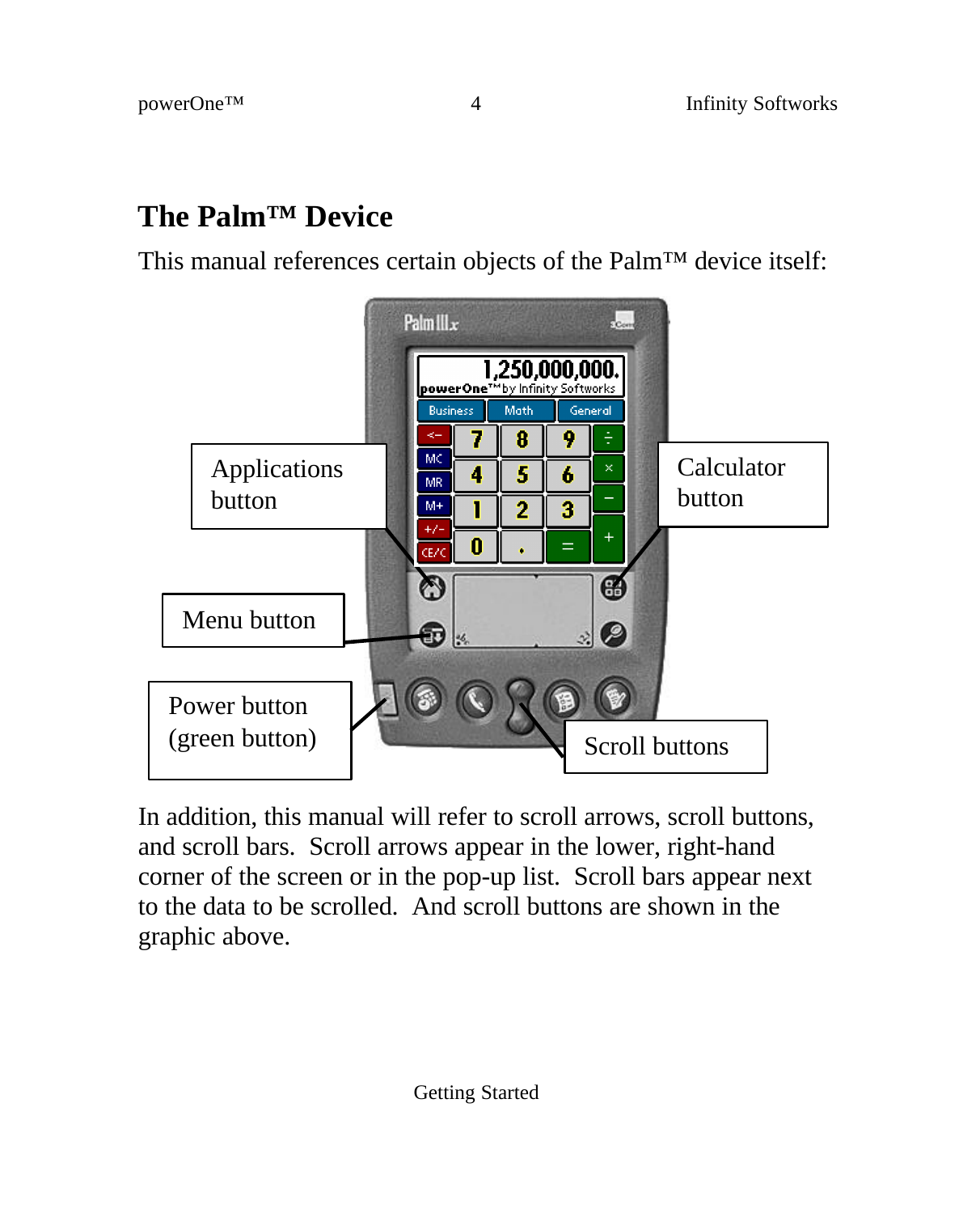### **Setting the Default Calculator**

The first time powerOne is run, it is set as the default calculator. In other words, once you run the application once, it will automatically set itself to run when the Calculator button is selected. To set something else to be the default calculator, tap the Applications button and choose Prefs. From the pull-down list in the upper, right-hand corner, select Buttons. Next to the icon that looks like a calculator, select the correct application from the popup list.

### **Removing the powerOne™ Calculator**

To remove the powerOne calculator from the Palm device, select the Applications button then the Menu button. Choose Delete from the App menu. Finally, select pwrOne™ in the list and finally the "Delete…" button. Select Done to return to the Applications screen. The calculator button will reset to the built-in calculator.

## **Number Ranges**

The powerOne calculator allows for entry of numbers up to 10 digits. Numbers larger than this will display in scientific notation (i.e., 1.234e13).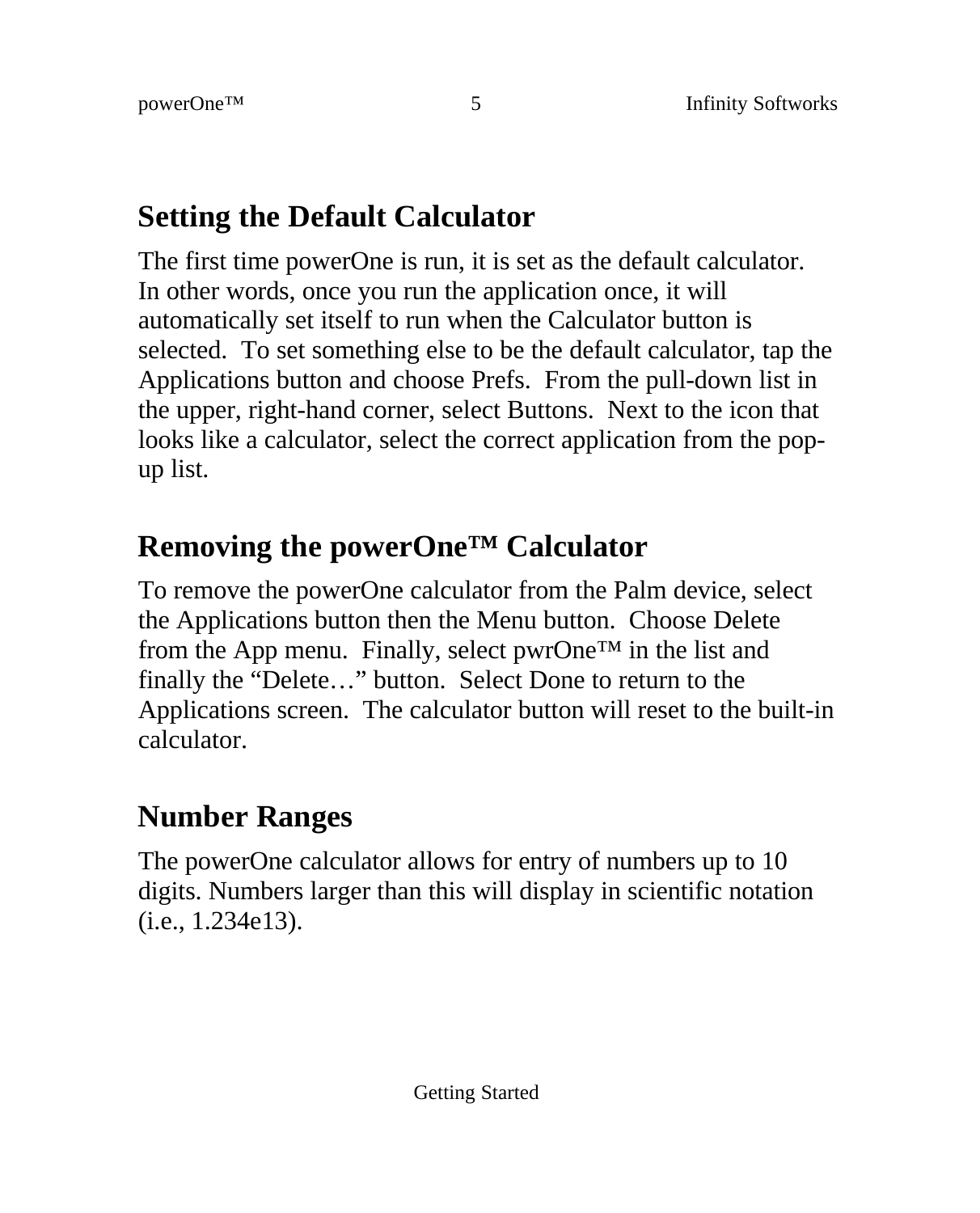# **Performing Arithmetic**

The main powerOne calculator serves as a standard calculator, which functions in standard (algebraic) input mode. Entries made in the main calculator tie to the input screen, and vice-a-versa. Functions are available either on the screen or via the "math" button. Selecting "Business" or "General" button displays the list of available



worksheets. Other buttons function as standard calculator buttons. In addition, there are menus. Reach the menu by tapping the menu button to the lower, left of the Graffiti® input area.

## **Entering Numbers (0-9;**  $\lambda$ **,; +/-;**  $\leftarrow$ **; CE/C)**

To enter a number, tap the corresponding keypad button (0-9, decimal point, or sign).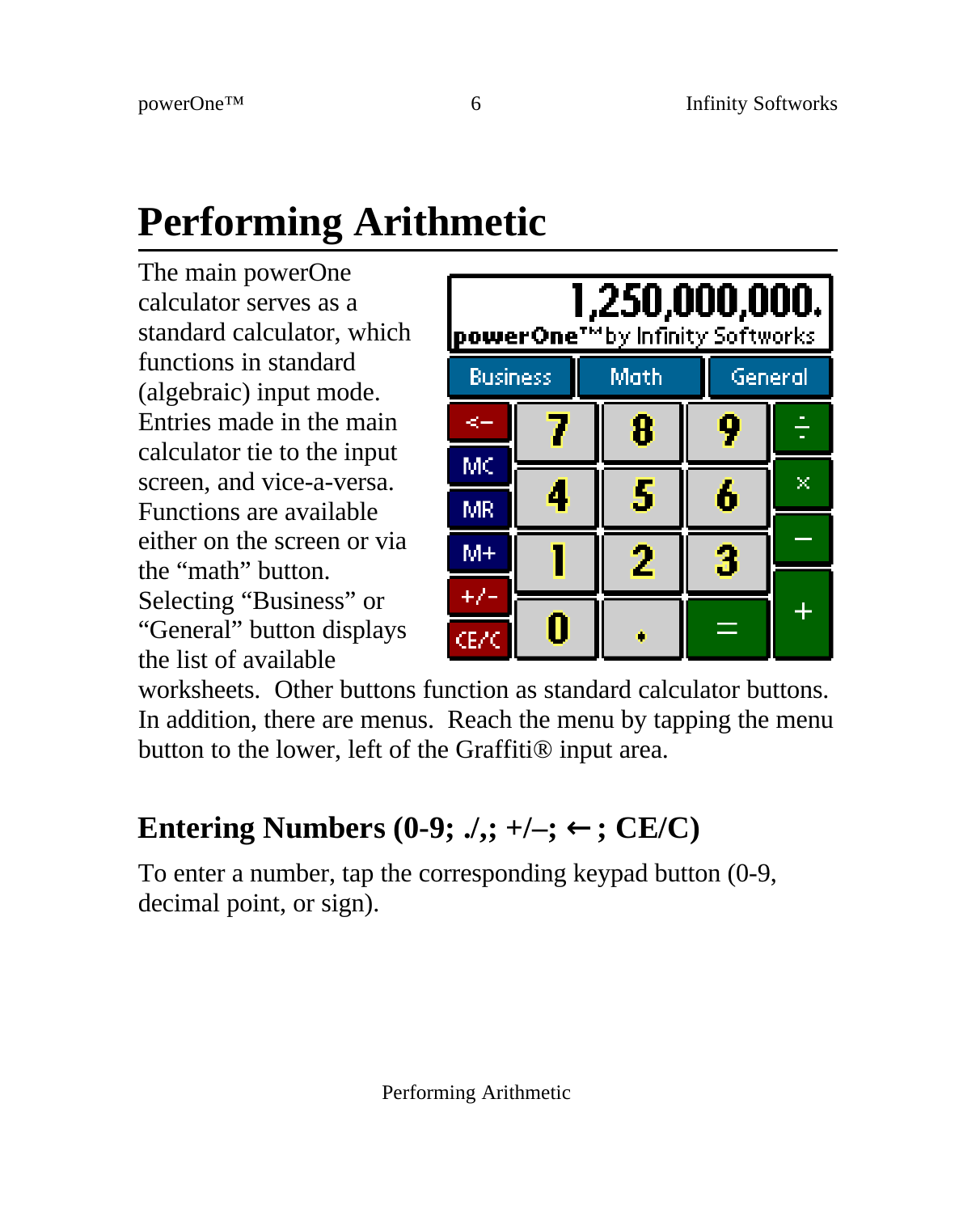| Key                  | <b>Display</b> | <b>Comments</b>                |
|----------------------|----------------|--------------------------------|
| C/CE                 |                | Tap twice to clear the display |
|                      |                |                                |
|                      | 35             |                                |
| 6                    | 356            |                                |
| $\alpha$ or $\alpha$ | 356.           | Depends on the number format   |
|                      | 356.9          |                                |
|                      | 356.96         |                                |
|                      | $-356.96$      |                                |

To enter -356.96, for instance, do the following:

The decimal point can either be displayed as a period or as a comma. This depends on the number format mode used. See your Palm device owner's manual for more details.

| <b>Operation</b> |              | <b>Example</b> Comments      |
|------------------|--------------|------------------------------|
| Number           | 0-9          | Number pad items             |
| Decimal point    | . or $\cdot$ | Depends on the number format |
| Sign             |              |                              |

The following are number entry functions:

The **Backspace** ( $\leftarrow$ ) button allows for editing of numbers as they are entered. Tapping this button removes the last number entered (i.e., 54.32 becomes 54.3).

Tapping the **Clear Entry/Clear** (CE/C) button once clears only the currently entered number. Tapping it a second time clears the entire computation.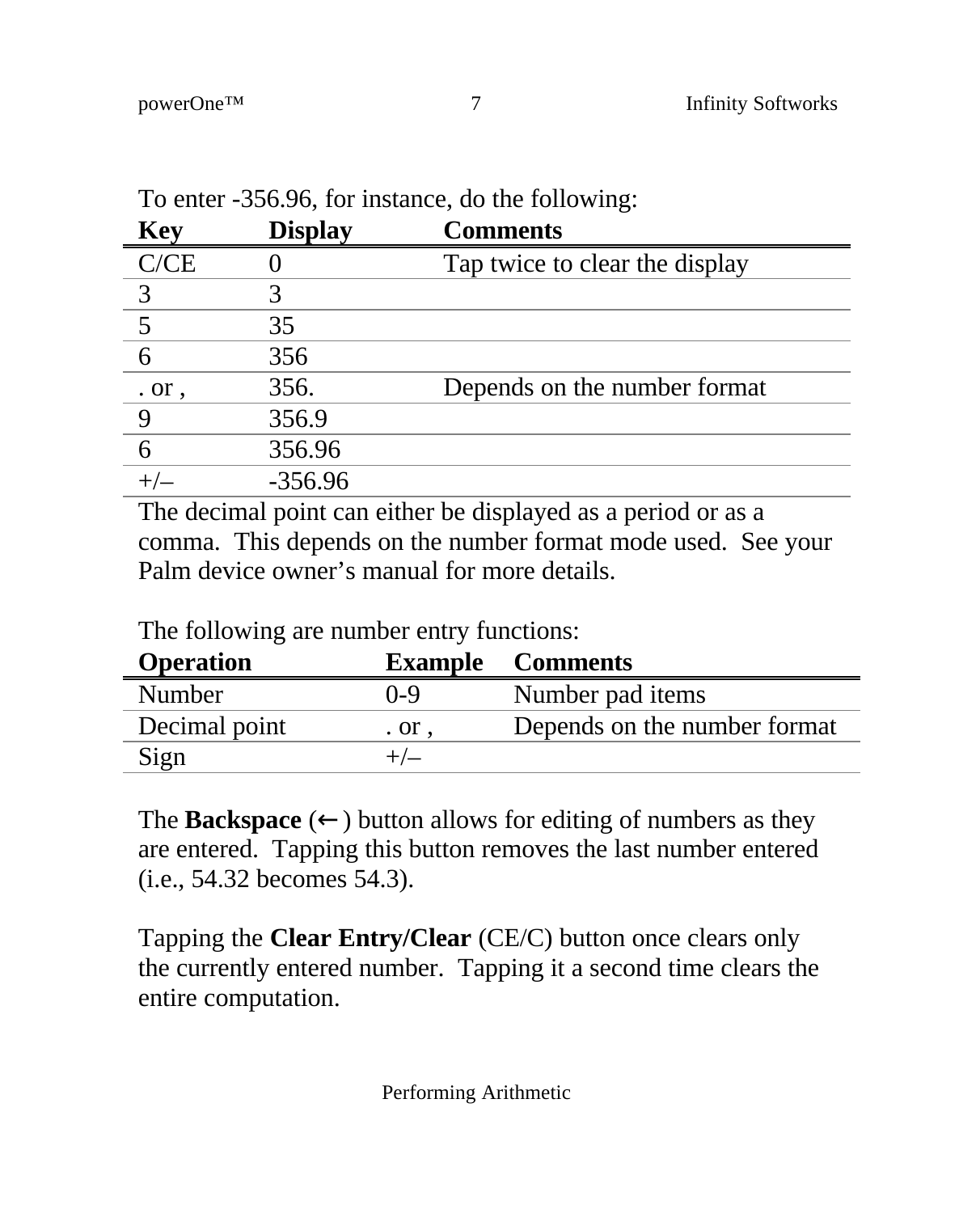### **Mathematics (One- and Two-Variable Functions)**

The powerOne calculator can be used only in standard input mode. Standard input mode math is performed by alternating chains of values and operations.

Math functions are either one or two variable. Two-variable math, such as add, subtract, multiply and divide, take two variables to compute. One-variable functions, such as square root and reciprocal (1/x), need only one variable to calculate.

#### *Two-Variable Math*

To perform a computation using standard input mode, enter alternating values and functions. For example, if we wanted to perform  $27 + 3 \times 8.5$ :

| Key  | <b>Display</b> | <b>Comments</b>                |
|------|----------------|--------------------------------|
| C/CE |                | Tap twice to clear the display |
| 27   | 27             |                                |
|      | 27.            |                                |
|      |                |                                |
| X    | 30.            |                                |
| 8.5  | 8.5            |                                |
|      | 255.           |                                |
|      |                |                                |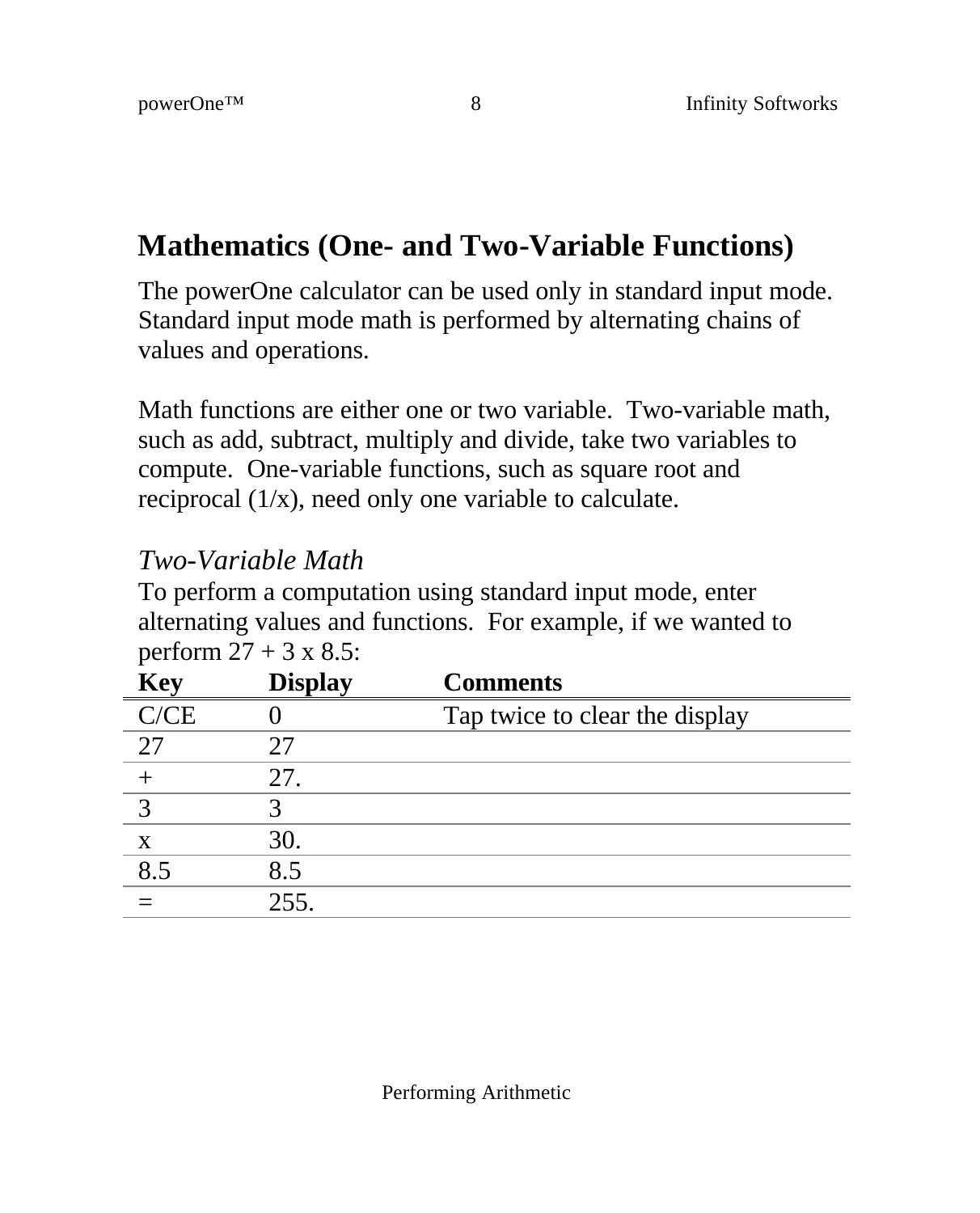| <b>Operation</b>    | <b>Example</b>                | Keystroke                  | Answer |
|---------------------|-------------------------------|----------------------------|--------|
| Addition            | $8 + 3$                       | $8$ [+] 3 [=]              | 11.00  |
| Subtraction         | $8 - 3$                       | $8[-] 3[=]$                | 5.00   |
| Multiplication      | 8 x 3                         | $8[x]$ 3 [=]               | 24.00  |
| Division            | $8 \div 3$                    | $8 \div 3 =$               | 2.67   |
| Power               | $3^4$                         | 3 [power] $4$ [=]          | 81.00  |
| Percent             | 15% of 350                    | 350 [x] 15 [%x]<br>$\Xi$   | 52.50  |
| Percent ratio       | 9 is what<br>percent of<br>25 | $9 \div 25$ [%x] $\div$    | 36.00  |
| Percent add-<br>on  | $22.95 + 6\%$<br>sales tax    | 22.95 [+] 6 [%x]<br>$=$    | 24.33  |
| Percent<br>discount | 39.99 less<br>10%             | 39.99 [-] 10 [%x]<br>$\Xi$ | 35.99  |
|                     |                               |                            |        |

The following are two-variable examples:

♦ these functions are available by selecting the "Math" button.

#### *One-Variable Math*

The powerOne calculator provides many functions that can be used as one-variable math functions, including square root, x-squared, and reciprocal. These functions use only the value in the main view window. For example, to calculate the square root of 8: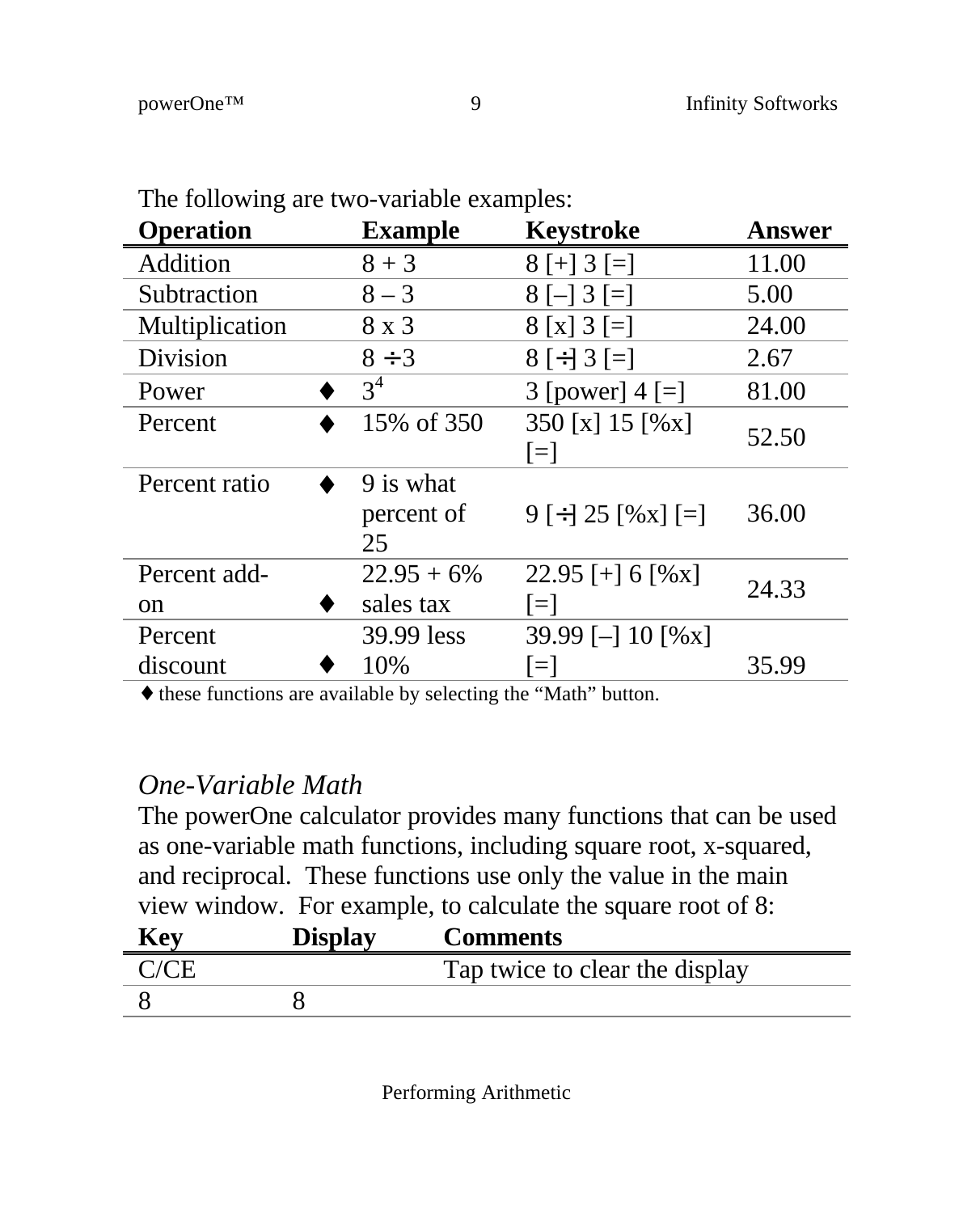| square root                                   | 2.83 |                |                 |        |
|-----------------------------------------------|------|----------------|-----------------|--------|
|                                               |      |                |                 |        |
| The following are one-variable math examples: |      |                |                 |        |
|                                               |      |                |                 |        |
| <b>Operation</b>                              |      | <b>Example</b> | Keystroke       | Answer |
| Reciprocal                                    |      | 1/5            | $5 \frac{1}{x}$ | 0.20   |

Square root  $\longrightarrow \sqrt{8}$  8[square root] 2.83

♦ these functions are available by selecting the "Math" button.

### **Memory**

The powerOne calculator has one memory location, plus the system clipboard. To access a memory location, use the **store** (M+), **recall** (MR), and **clear** (MC) functions. To access the system clipboard, use **copy** and **paste** from the edit menu.

To store to a memory location, enter the number and select the M+ button. This will add the entered number to the amount already in the memory location. It will also display the "M" indicator in the view window. To recall a value, select the MR button:

| <b>Function</b>                            | <b>Key</b>  |
|--------------------------------------------|-------------|
| Clear the memory location                  | MC.         |
| Store 34.5                                 | $34.5$ [M+] |
| Recall the contents of the memory location | [MR]        |

To store to the system clipboard, enter the number then select copy from the edit menu. This allows numbers to be moved from one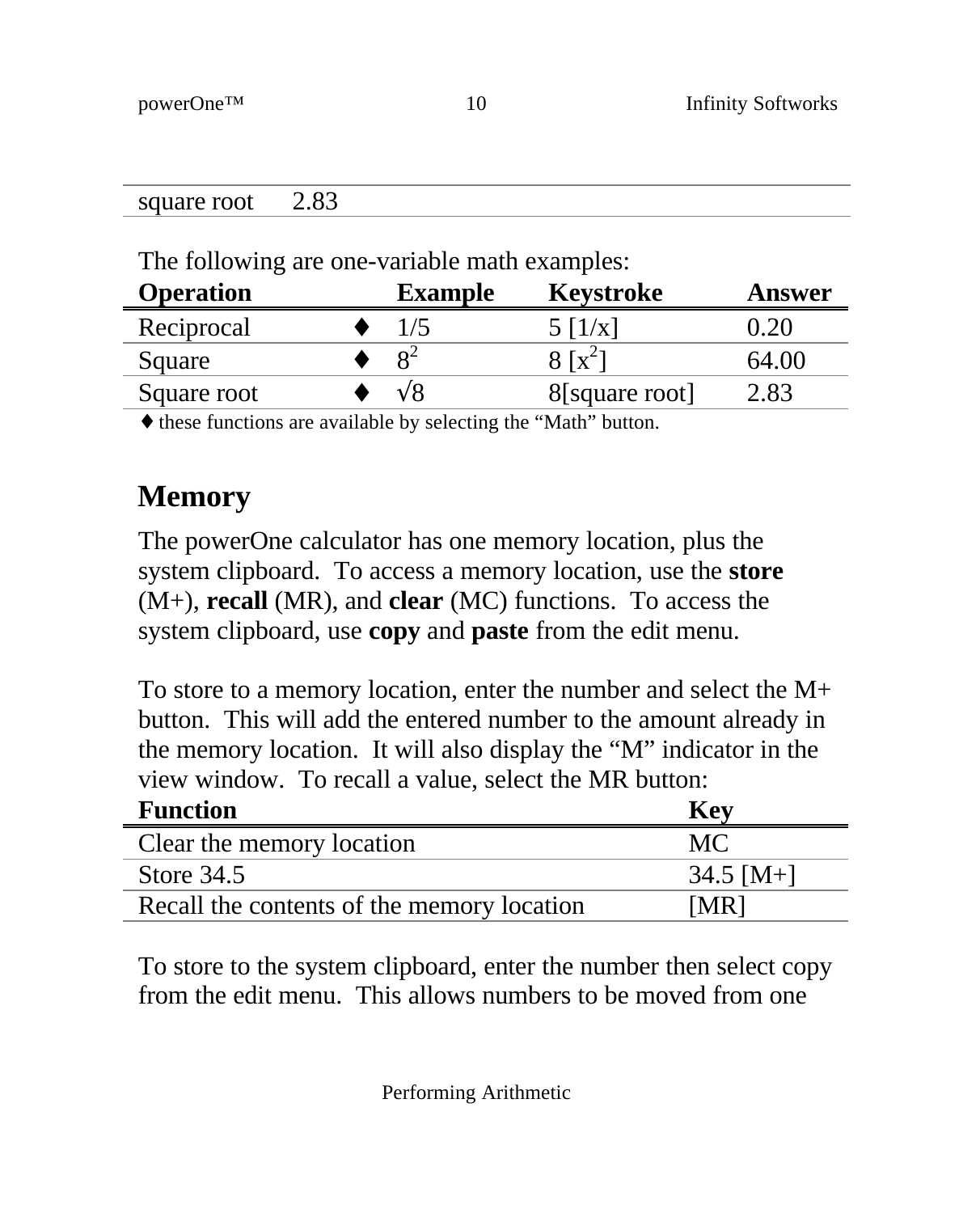application to another. Recall information from the system clipboard by selecting paste from the edit menu.

#### *Memory Arithmetic*

The powerOne calculator lets you easily add a string of subtotals together in the memory location. To do this, enter the computation and select M+. Then enter the next computation and M+ again. For example, to calculate  $(3 \times 5) + (8 \times 2)$ :

| Key            | <b>Display</b> | <b>Comments</b>                       |
|----------------|----------------|---------------------------------------|
| Memory         |                |                                       |
| Clear          | 0.             | Tap this to clear the memory location |
| $3 \times 5 =$ | 15.            |                                       |
| $M+$           | 15.            | Stores the subtotal to memory         |
| $8 \times 2 =$ | 16.            |                                       |
| $M+$           | 16.            | Stores the subtotal to memory         |
| MR             | 31.            | Recalls the total                     |
|                |                |                                       |

### **Input Screen**

In the worksheets, the powerOne calculator uses the input screen to enter variables and perform computations. The input screen is similar to the main screen and



Performing Arithmetic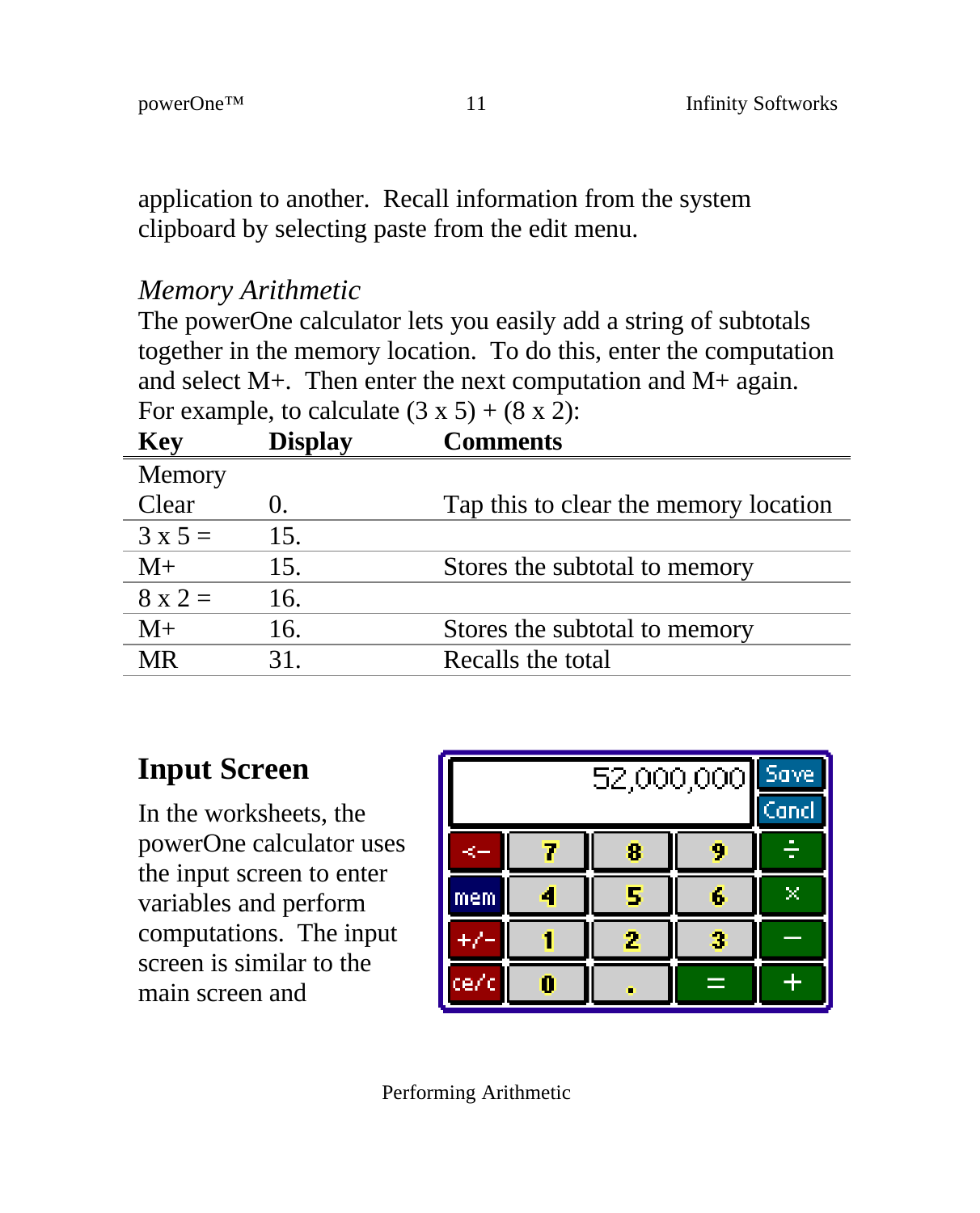information entered in the main screen is the same as information in the input screen. For example, if a computation is begun in the main screen, it can be completed in the input screen.

For more information on the input screen, see the section on Using the Worksheets.

### **Menus**

The main and input screens have two menus. Access the menus by selecting the menu button to the left of the Graffiti input area.

| <b>Edit Options</b> |  |
|---------------------|--|
| Paste               |  |
| Graffiti Help       |  |

| <b>Edit Options</b>                                          |     |
|--------------------------------------------------------------|-----|
| <b>Error Help</b><br>Keystroke Help<br><b>About powerOne</b> | ∠ol |

Copy and paste to the system clipboard, or use Graffiti Help to learn keystrokes. See Memory for more information.

Get help with the application or product information. There is additional help as well, accessed by selecting the General button.

Performing Arithmetic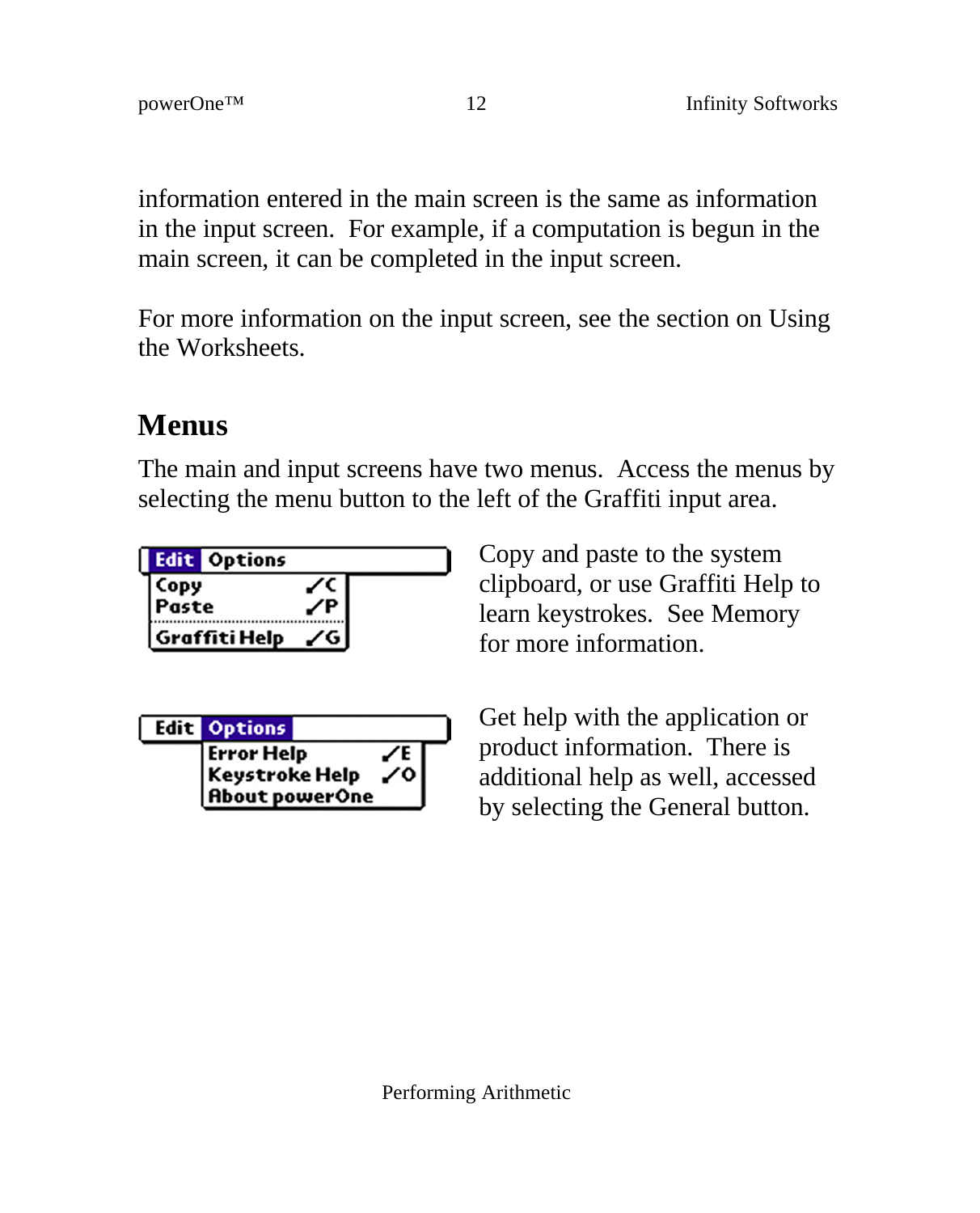# **Using the Worksheets**

The powerOne™ calculator uses worksheets to perform advanced functions. This section details general use. See the section on each worksheet for details on that specific computation. Finally, see the appendix for information on errors.

### **Accessing the Worksheets**

To access a worksheet, select the main screen button labeled "Business" or "General" and choose the desired computation.

### **Worksheet Structure**

All worksheets are similar in nature:

- Each worksheet has a **clear** button which sets the data back to its original state.
- To exit the worksheet, select **done**.
- Most worksheets (excluding the calculation log) contain a menu with two options: about the application and worksheet help.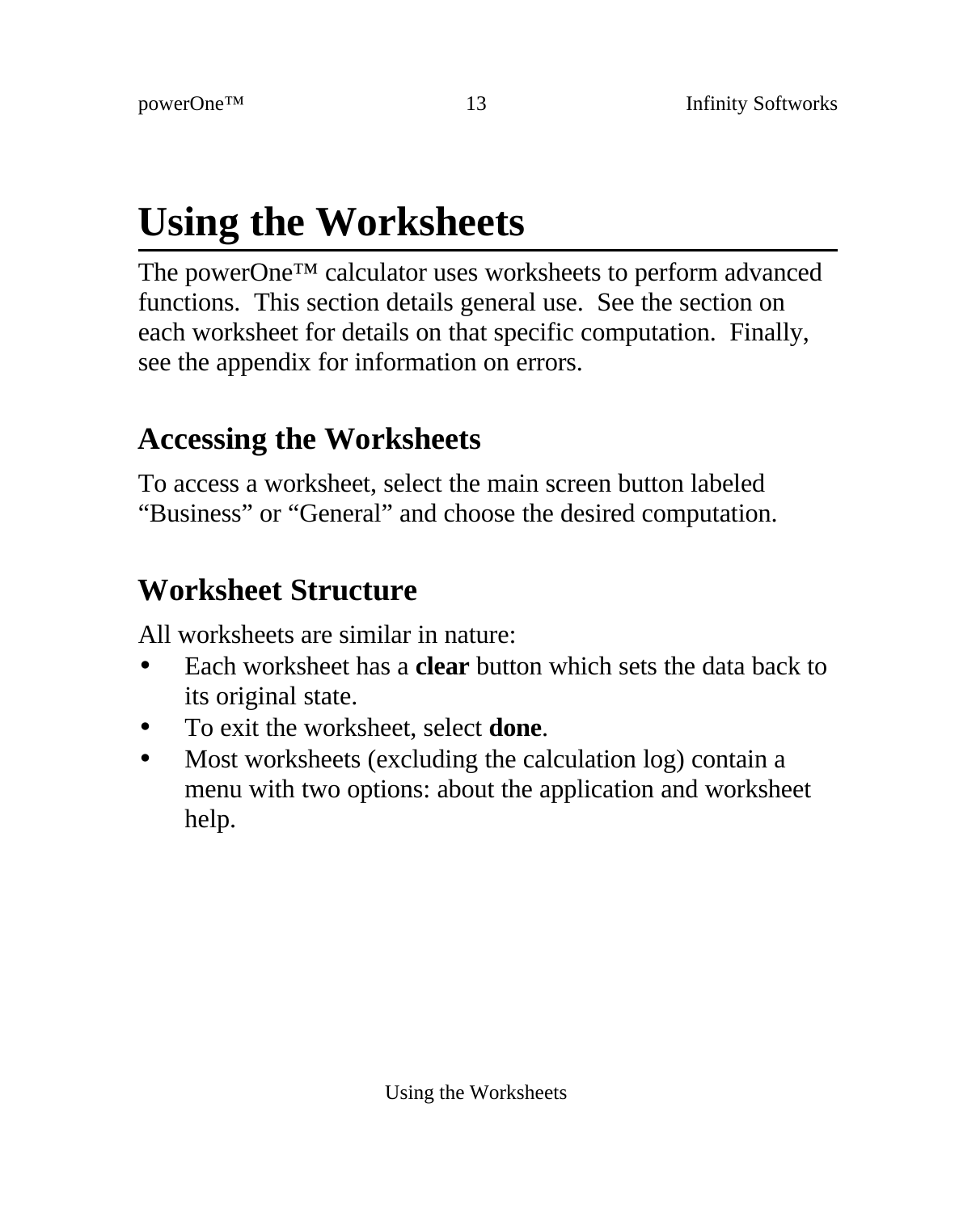The computation display for each worksheet is also similar. For most worksheets, the data is set in column form:



To enter a value, tap on the label or value column, enter it in the entry screen, and save. To compute a value, tap the "CPT" label next to the data to compute.

# **Entering Data**

In the worksheets, data is entered using the input screen, date selector or time selector, depending on the type of data requested. The date and time selectors are standard to the Palm Computing® platform, used in applications such as the datebook and to do list. The input screen is native to the powerOne calculator.

#### *Input Screen*

The input screen is used to enter values in the worksheets. All of the math functions available on the main calculator are also available in the input screen.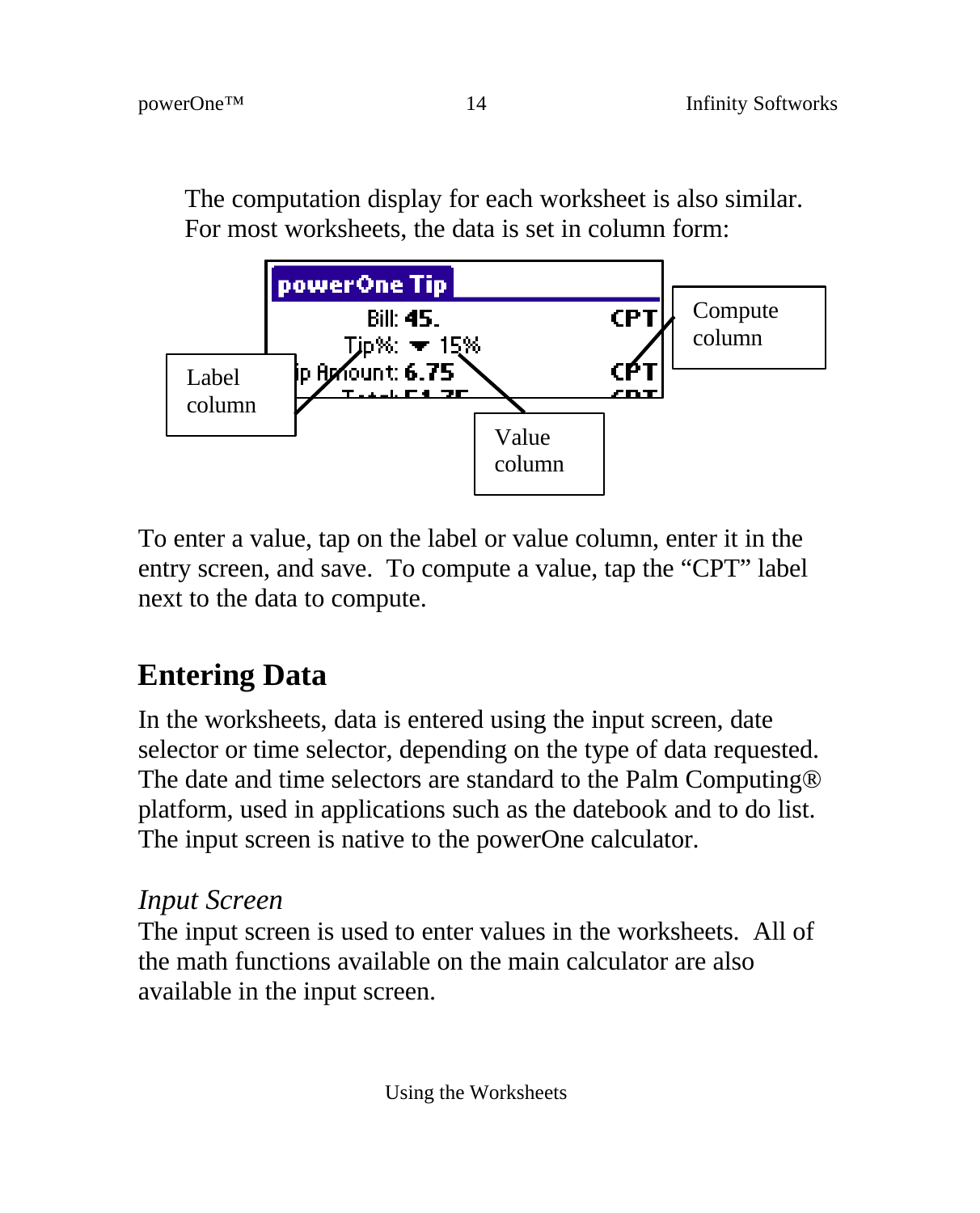When a value is selected, that value appears in the input screen. The keyed function buttons work similar to those in the main calculator. The only difference is memory, which is accessed by selecting the "mem" button and choosing the function from the pop-up list. See Performing Arithmetic for help with understanding mathematical functions.

To exit the input screen, tap **save** to store the view window's value for worksheet calculations or tap **cancel** ("Cancl") to disregard the

| 52,000,000 |   |   | Save |  |  |
|------------|---|---|------|--|--|
|            |   |   |      |  |  |
|            | 8 |   |      |  |  |
| mem        |   | 5 | 6    |  |  |
|            |   | 2 | 3    |  |  |
| ce/        |   |   |      |  |  |

value. Some variables cannot be saved. In this case, the worksheet disregards the value whether save or cancel is selected. Remember, the computations done in the worksheet itself are automatically saved for

further use within the input screen or in the main calculator. Save and cancel are specifically used for saving to the worksheet itself.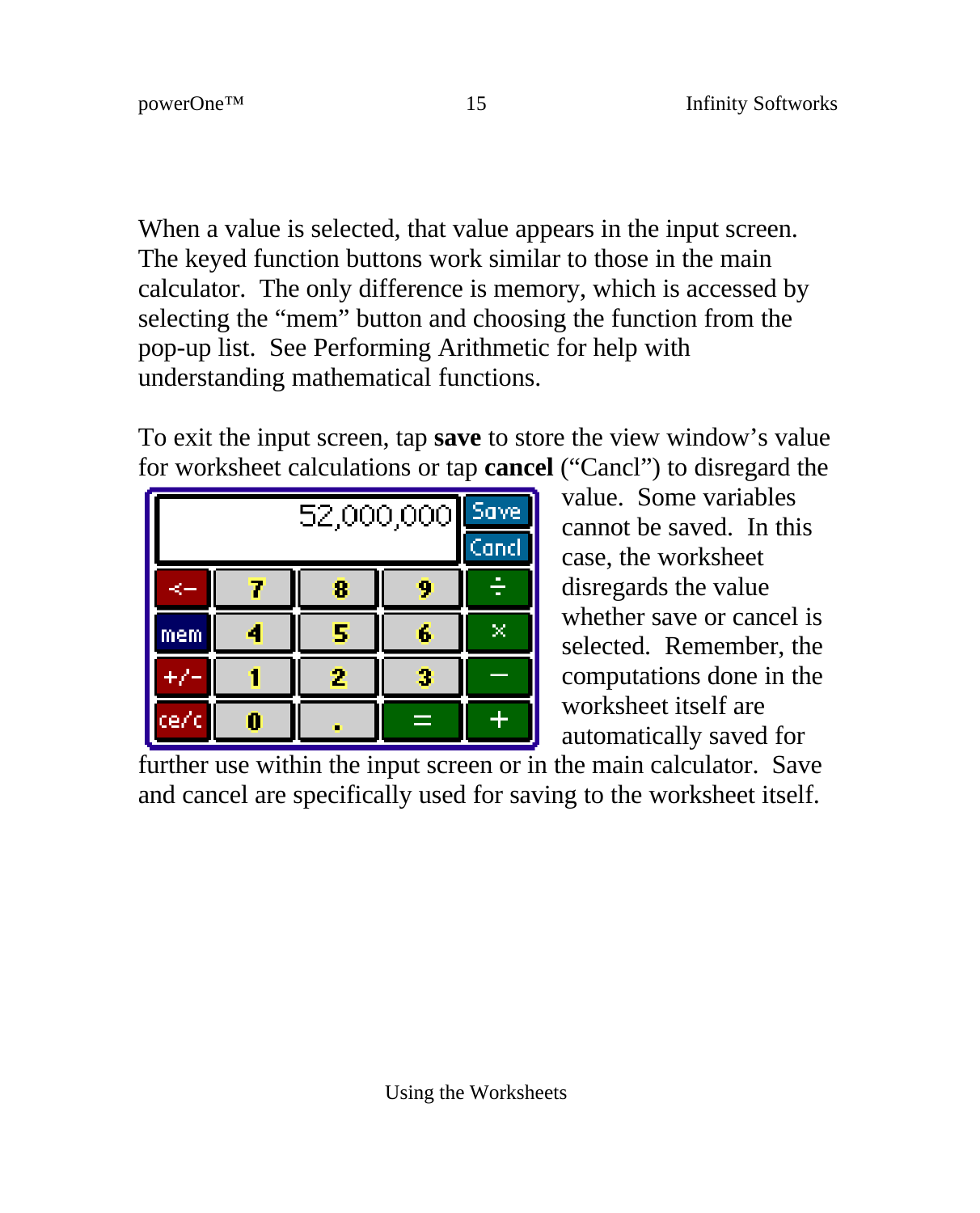# **Sales Tax**

The sales tax worksheet computes tax before or after sales tax, or the tax rate itself.

- **Before Tax:** the amount before taxes.
- **Tax Rate%**: the tax rate as a percentage.
- **After Tax**: the amount after taxes.

| powerOne Sales Tax                                        |                   |
|-----------------------------------------------------------|-------------------|
| Before Tax: 66.3507109<br>Tax Rate%: 5.5<br>After Tax 70. | CPT<br>CPT<br>CPT |
| (lear…l)<br>- Done<br>www.infinitysw.com                  |                   |

**Example:** The local tax rate is 5.5% You have a maximum of \$70 to spend on clothing. What is the maximum amount of clothing you can purchase and still have enough to pay for the tax?

| Key       | Entry | <b>Comments</b>                        |
|-----------|-------|----------------------------------------|
| Clear     |       | Sets the display to its default values |
| Tax Rate% | 5.5   |                                        |
| After Tax |       |                                        |
|           |       |                                        |

Compute the before tax amount by selecting "CPT" on the same line. You can have a maximum of \$66.35 worth of clothing.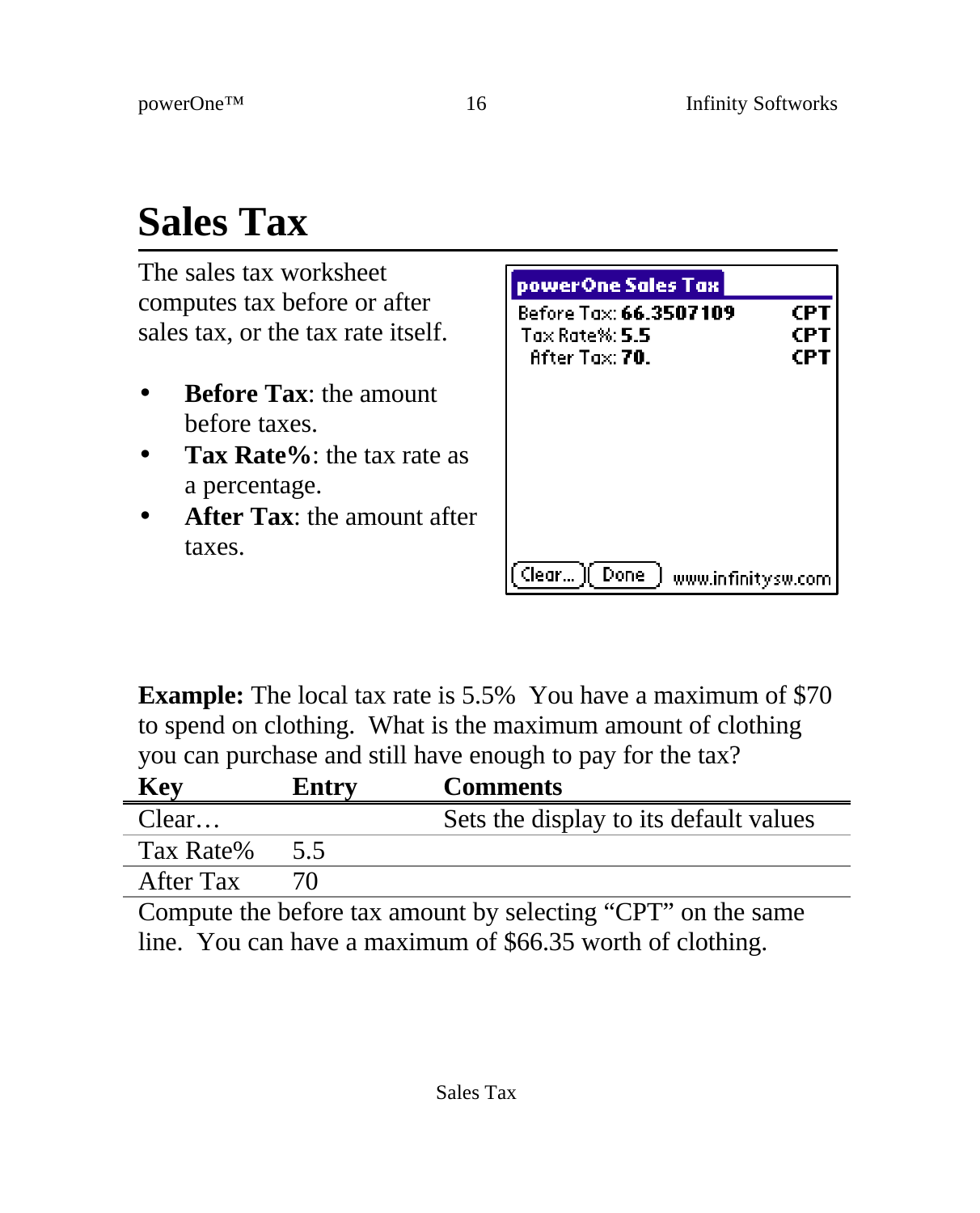# **Calendar**

The calendar worksheet computes both days between dates and a date based on a given number

of days.

- **Date 1:** the date to compute from.
- **Date 2**: the date to compute to.
- **Difference**: the difference in number of days.

| powerOne Calendar                                              |                   |
|----------------------------------------------------------------|-------------------|
| Date 1: Wed 8/18/99<br>Date 2: Fri 10/15/99<br>Difference: 58. | CPT<br>CPT<br>CPT |
|                                                                |                   |
|                                                                |                   |
| Clear )[ Done  <br>www.infinitysw.com                          |                   |

**Example:** Vacation begins on October 15, 1999. Today is August 18, 1999. How many days until vacation?

| Entry    | <b>Comments</b>                        |
|----------|----------------------------------------|
|          | Sets the display to its default values |
| 8/18/99  | Enter August 18, 1999                  |
| 10/15/99 | Enter October 15, 1999                 |
|          |                                        |

Compute the difference in days by selecting "CPT" on the same line. There are 58 days until vacation.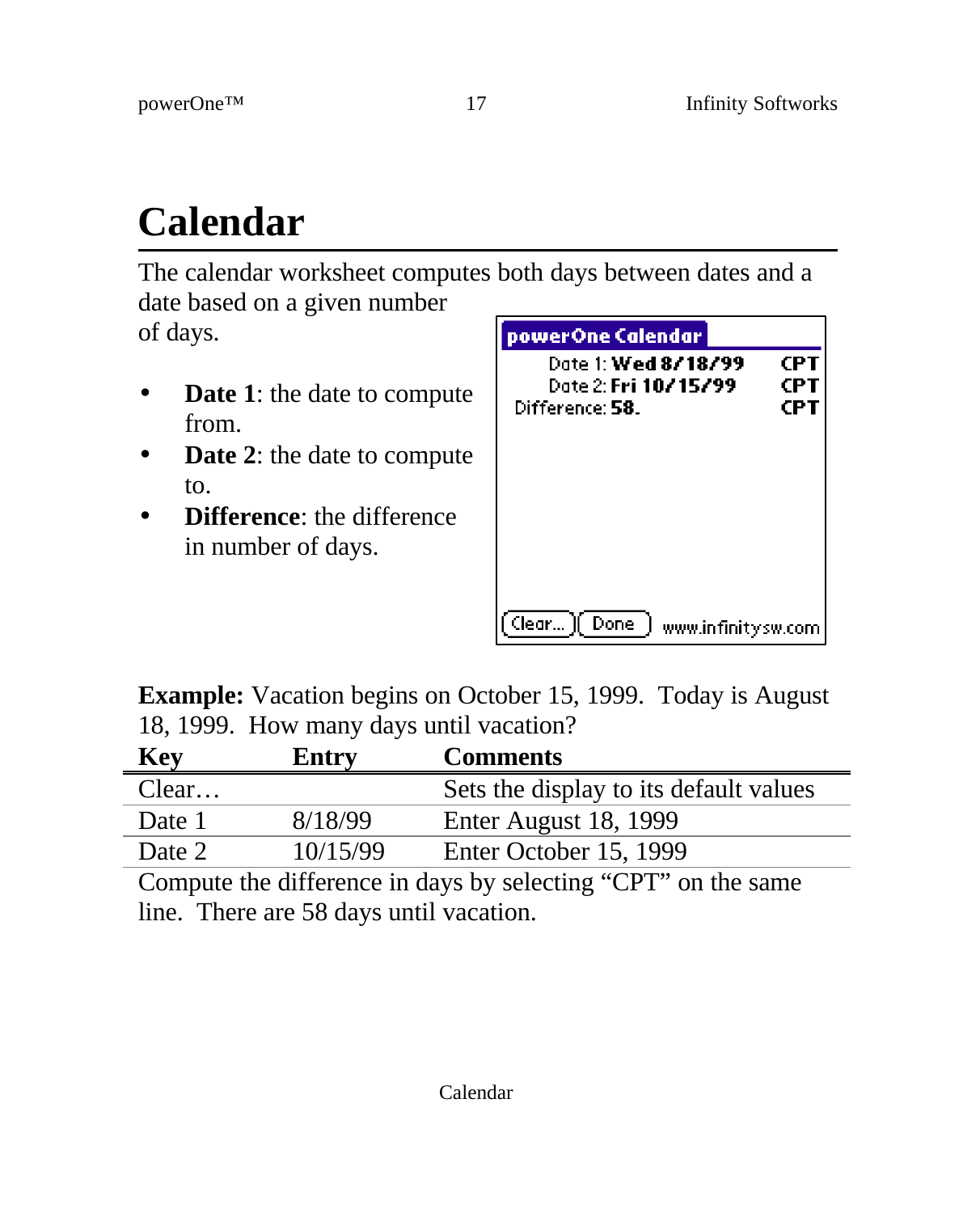# **Markup/Discount**

The markup/discount worksheet computes sales changes.

- **Method**: whether you are computing a markup or a discount.
- **Orig Price**: the original price of the product.
- Percent%: the percentage to markup or discount expressed as a percent.
- **New Price**: the new price of the product after the market or discount.

| powerOne Markup/Discount                                 |           |
|----------------------------------------------------------|-----------|
| Method: ▼ Discount<br>Orig. Price: 29.99<br>Perrent% 25. | CP<br>CP. |
| New Price: 23.992                                        |           |
|                                                          |           |
|                                                          |           |
| Clear    Done<br>www.infinitysw.com                      |           |

**Example**: The clothing is sold at a 25% discount. What is the current price if the original price is \$29.99?

| <b>Key</b>                                                 | Entry    | <b>Comments</b>                        |
|------------------------------------------------------------|----------|----------------------------------------|
| Clear                                                      |          | Sets the display to its default values |
| Method                                                     | Discount |                                        |
| Orig Price                                                 | 29.99    |                                        |
| Percent%                                                   | 25.      |                                        |
| Compute the price by selecting "CPT" on the same line. The |          |                                        |

Compute the price by selecting "CPT" on the same line. The selling price is \$23.99.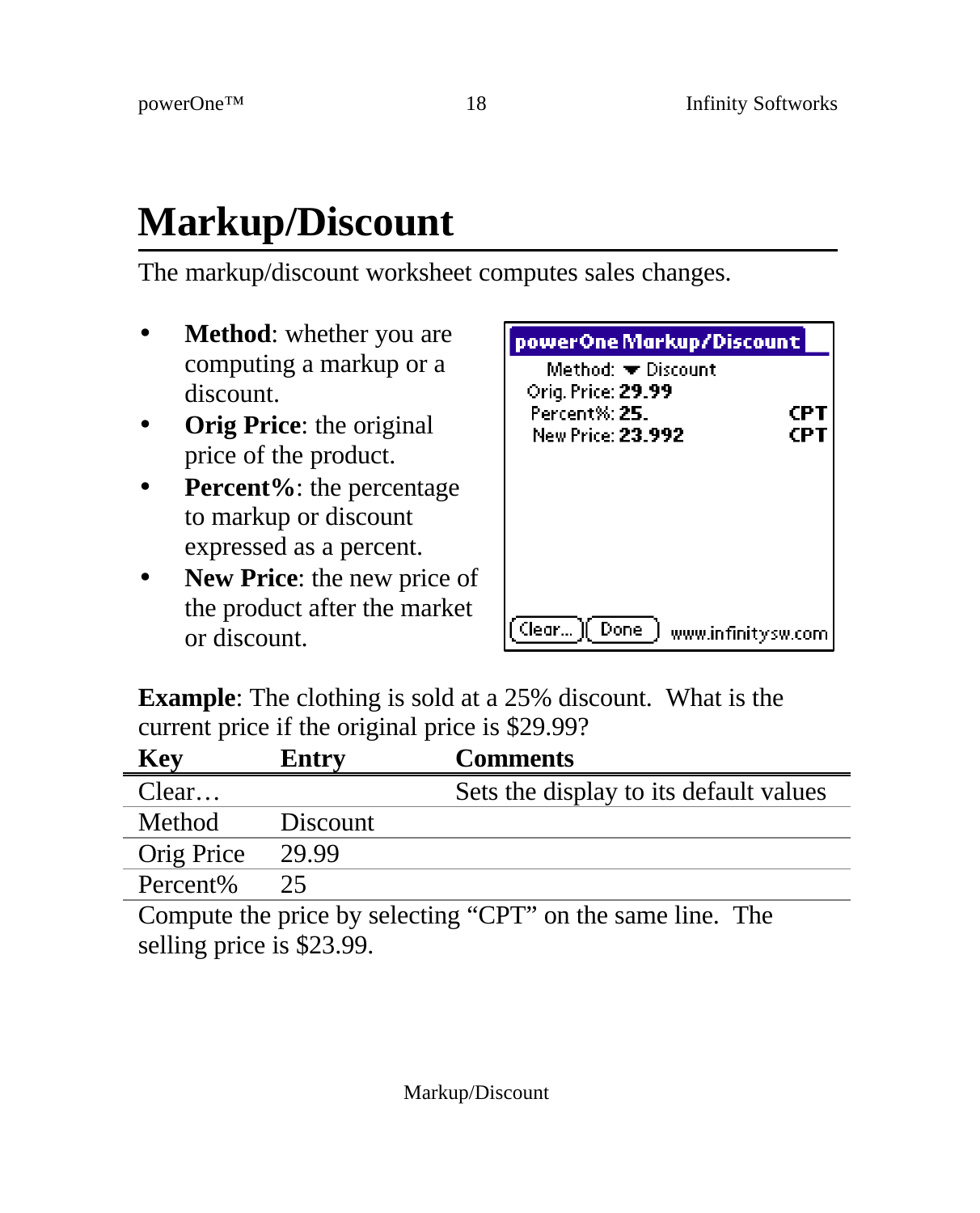# **Percent Change**

This worksheet performs percentage change computations with either one or more compounding periods:

- **Old**: the old value.
- **New**: the new value.
- **Change%**: the percentage changed. For example, an 8.125% change would be entered as "8.125". A positive value represents an increase while a negative one represents a decrease.
- **Periods**: the number of periods.

| powerOne Percent Change<br>Old: 45,000,000.<br>New: <b>115,000,000.</b><br>Change%: 26.43616997<br>Periods: 4 I | CPT<br>CP I<br>CP 1<br>CP1 |
|-----------------------------------------------------------------------------------------------------------------|----------------------------|
| `Clear… ][ Done:<br>www.infinitysw.com                                                                          |                            |

**Example**: Over 4 years, sales increased from \$45 million to \$115 million. The industry average is 20% increase per year. How does your company compare?

| Key        | Entry       | <b>Comments</b>                        |
|------------|-------------|----------------------------------------|
| Clear      |             | Sets the display to its default values |
| Old        | 45,000,000  |                                        |
| <b>New</b> | 115,000,000 |                                        |
| Periods    |             |                                        |
|            |             |                                        |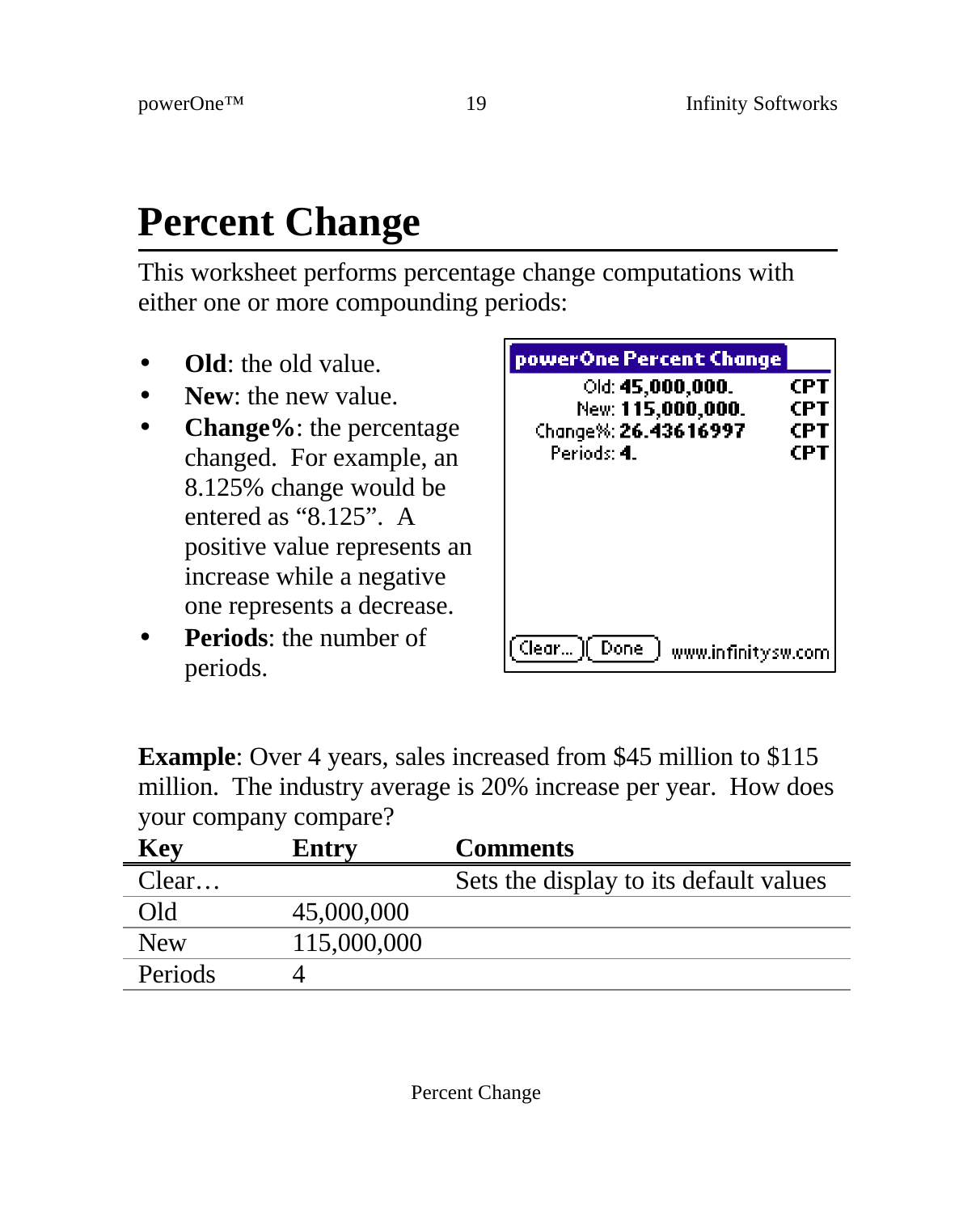Compute the percent change by selecting "CPT" on the Change% line. Sales have increased 26.44% per year, comparing favorably to the 20% industry pace.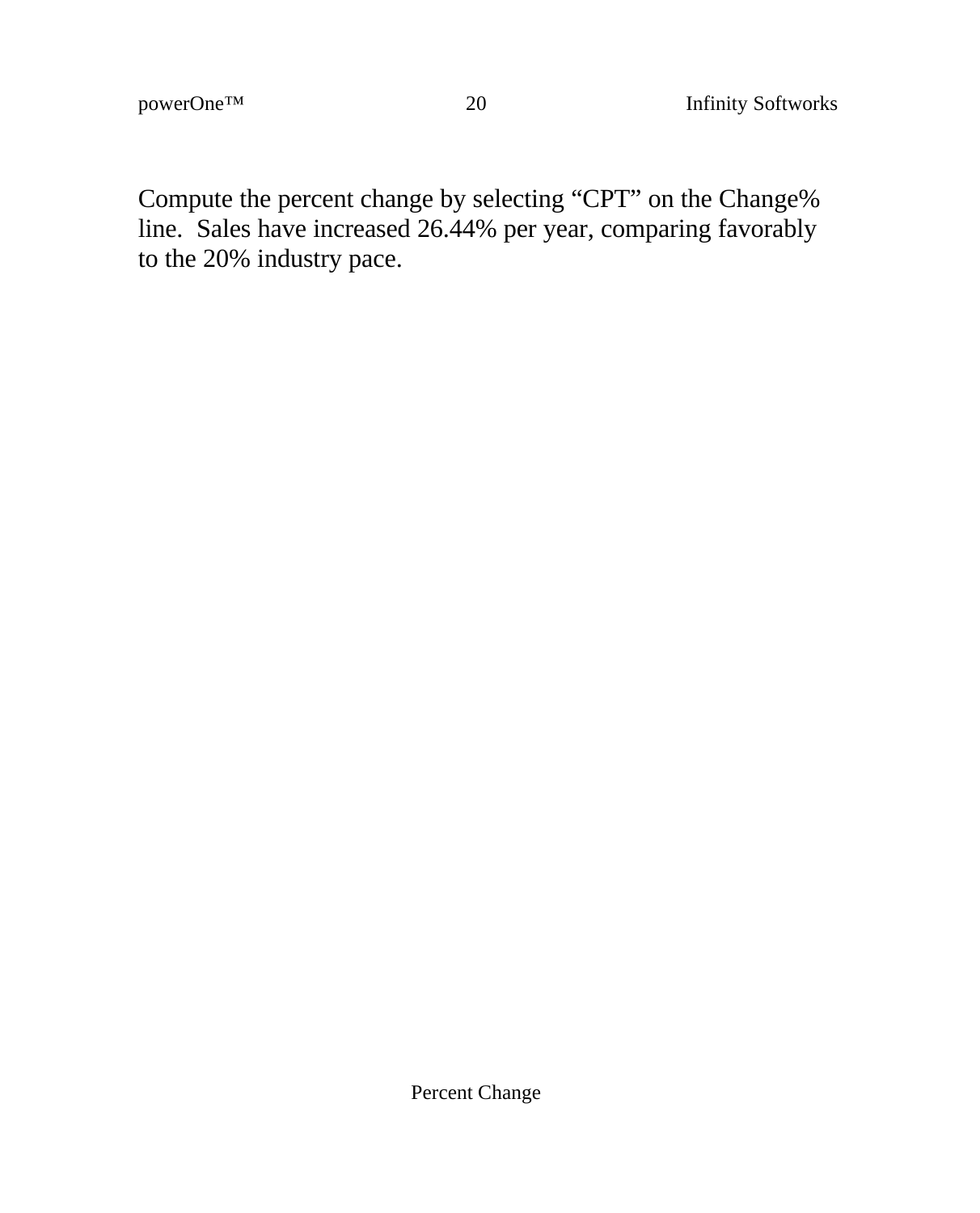# **Tip**

The tip calculator computes tip, total bills, and performs bill splitting functions.

- **Bill**: the bill amount before tip.
- **Tip%**: the tip percentage chosen from the pop-up list.
- **Tip Amount**: the tip amount.
- **Total**: the total amount including the tip.
- **#People**: the number of people paying for the meal.
- **Ttl/Person**: the total per person, split evenly among the people paying for the meal.

The tip computation calculates from the top, down. In other words, to calculate the tip amount, it will first attempt to use Bill, then Total, and finally Ttl/Person to calculate. It knows to use a value when the variable is not zero. If Bill is 0, for example, it will use Total.

| powerOne Tip       |                    |
|--------------------|--------------------|
| Rill 45.           | CP I               |
| $Tip% = 15%$       |                    |
| Tip Amount: 6.75   | CP 1               |
| <b>Total 51.75</b> | CPT                |
| #People: 1.        |                    |
| Ttl/Person: 51.75  | CP.                |
|                    |                    |
|                    |                    |
|                    |                    |
|                    |                    |
| Clear )[ Done      | www.infinitysw.com |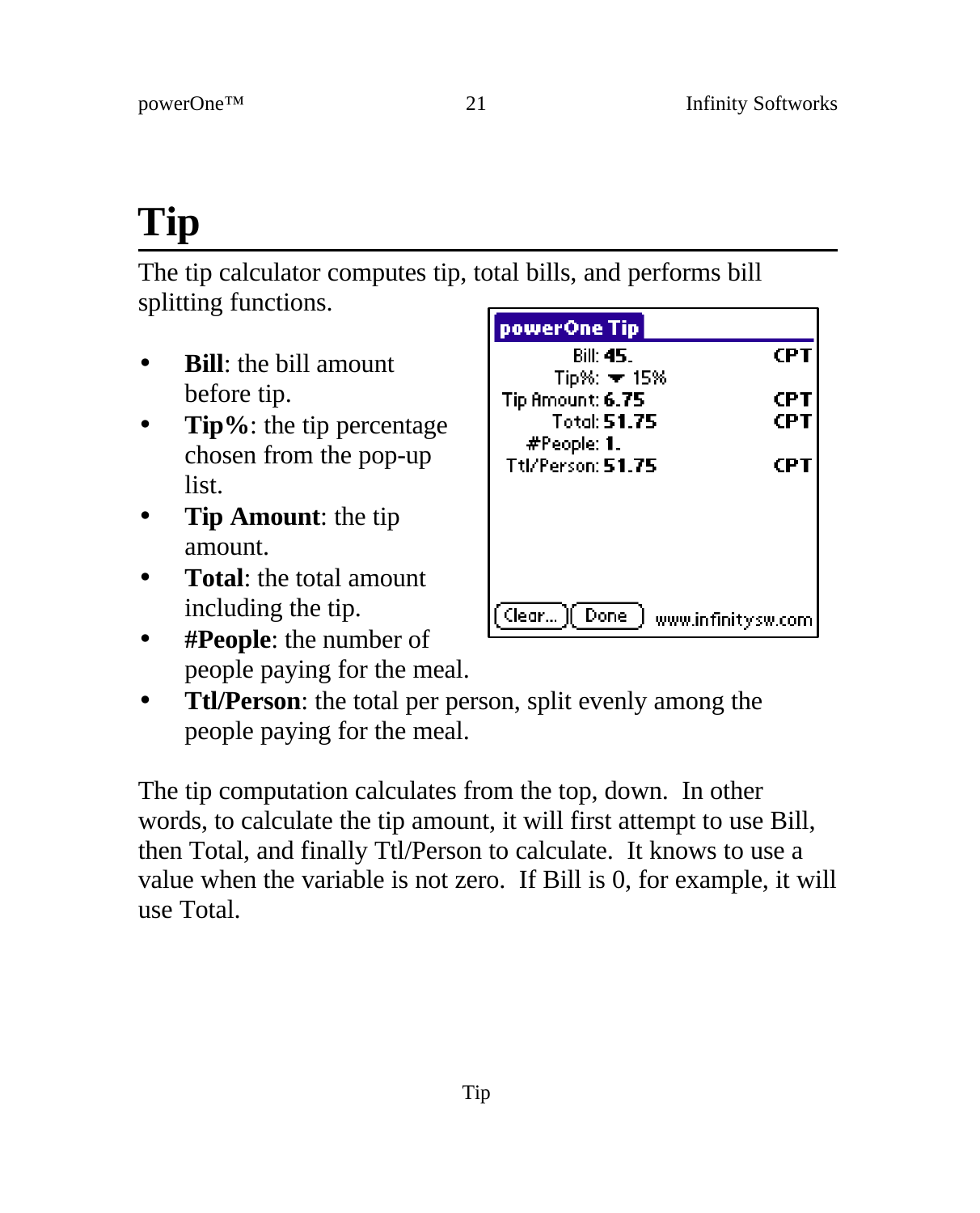**Example**: At a team business lunch, your four person team (including you) goes to lunch. The total bill is \$45. With a 15% tip, what should each person contribute?

|                                        | Entry | <b>Key</b> |
|----------------------------------------|-------|------------|
| Sets the display to its default values | Clear |            |
|                                        |       | Bill       |
|                                        |       | Tip%       |
|                                        |       |            |

Compute the total per person (Ttl/Person) by selecting "CPT" on the same line. Each person should contribute \$12.94.

**Example**: For the example above, the company will pay the entire bill instead. What is the tip and the total bill?

Compute the tip amount by selecting "CPT" on the same line. The tip comes to \$6.75. Compute the total bill by selecting "CPT" on its line. The total bill is \$51.75.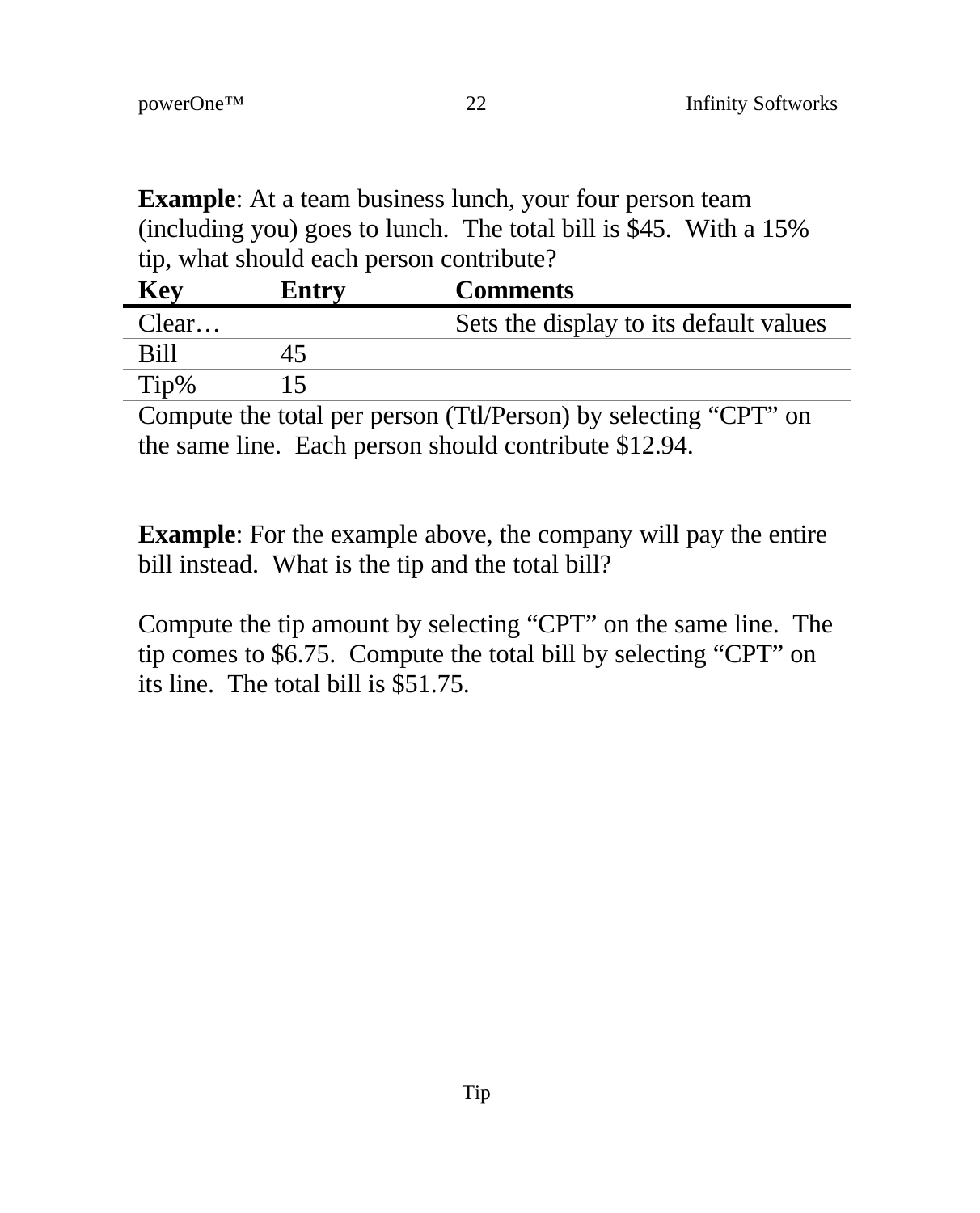# **Calculation Log**

The calculation log displays computations as they are entered, which makes double-

checking easier.

For standard input mode, the calculations are displayed as they are entered.

To scroll the list, choose the scroll arrows or scroll buttons.

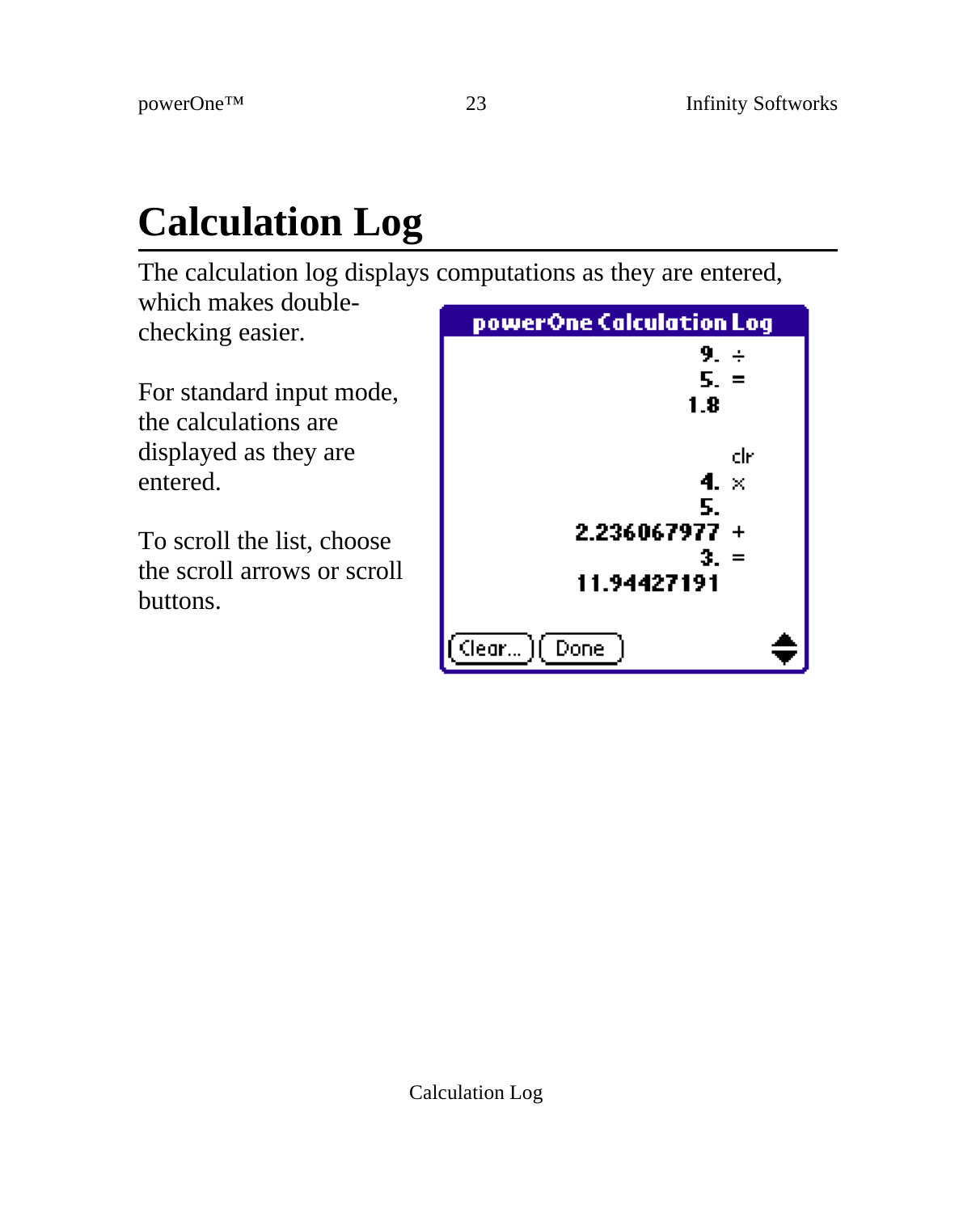# **Appendix**

The appendix contains additional information pertinent to the use of the powerOne calculator.

## **Graffiti® Input**

The powerOne calculator supports Graffiti® entry for both the main and input screens. To learn how to draw each character, see your Palm device user manual.

| <b>Character</b> | <b>Function</b> | <b>Character</b>              | <b>Function</b> |
|------------------|-----------------|-------------------------------|-----------------|
| 0                | Zero            | $<$ back $>$<br>$<$ space $>$ | Backspace       |
| 1                | One             | $\mathbf{C}$                  | C/CE            |
| 2                | Two             | $^{+}$                        | Add             |
| 3                | Three           |                               | Subtract        |
| 4                | Four            | X                             | Multiply        |
| 5                | Five            |                               | Divide          |
| 6                | <b>Six</b>      | $=$                           | Equals          |
|                  |                 |                               | Memory          |
| 7                | Seven           | m                             | Clear           |
|                  |                 |                               | Memory          |
| 8                | Eight           | r                             | Recall          |
|                  |                 |                               | Memory          |
| 9                | Nine            | S                             | <b>Store</b>    |
|                  | Decimal         |                               |                 |
| . ,              | Pt              | Ŋ                             | Sign            |

Appendix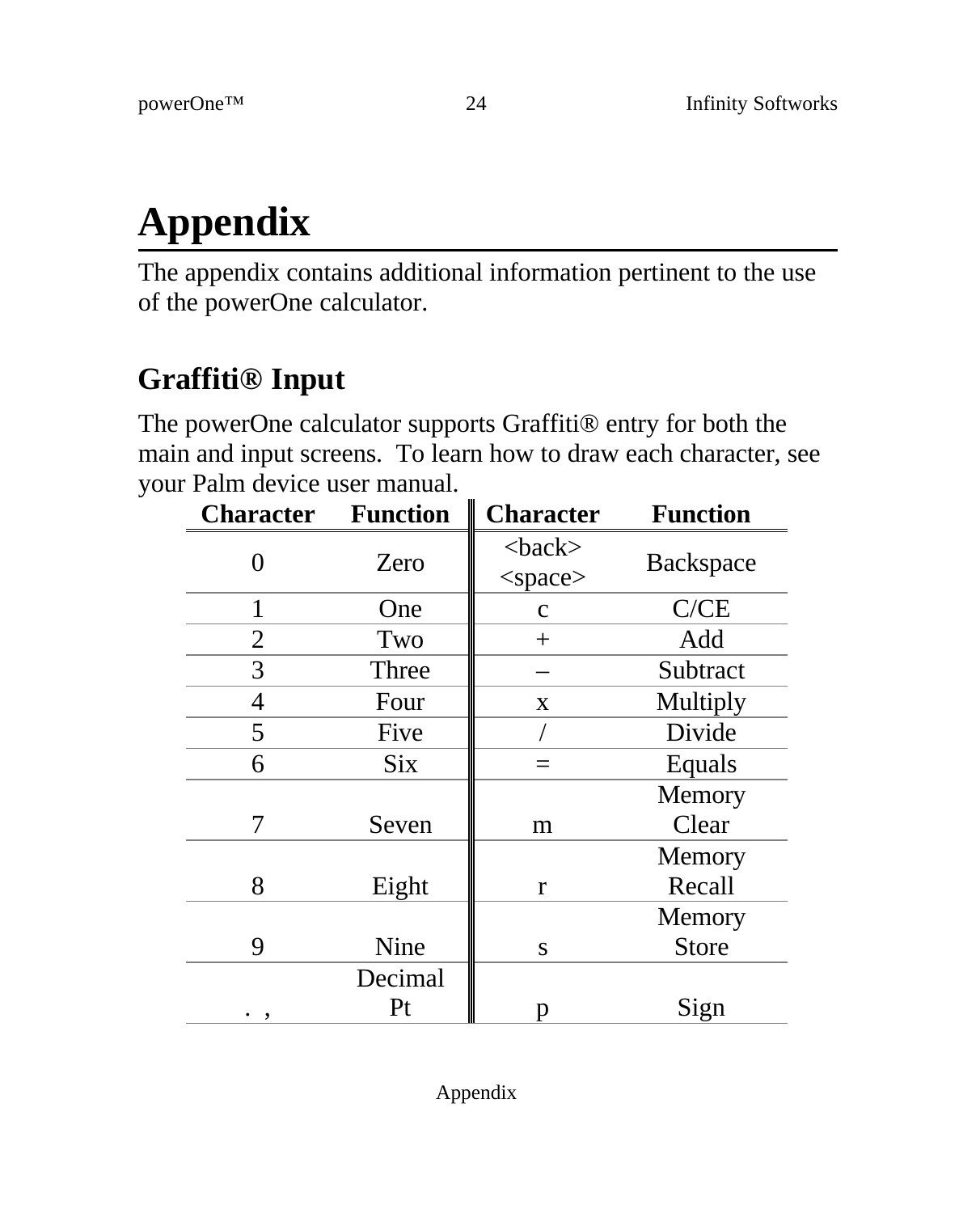Note that the Graffiti shift indicator is in the view window both on the main and input screens. Also, certain characters are not allowed. These keystrokes and their accompanying shift indicator are ignored. For instance, capital letters are not supported so the Graffiti shift indicator for shift or caps lock is not displayed.

### **Error Cases**

Error messages appear when calculations cannot be successfully completed. This section documents the cases where error messages occur:

#### *Mathematical Errors*

- Overflow or underflow occurs in the calculation.
- Divide by 0.
- Reciprocal when  $x = 0$ .
- Square root when  $x < 0$ .
- Power when  $y = 0$  and  $x \le 0$  or  $y < 0$  and x is not an integer.

### *Calendar*

- Calculating a date when difference is greater than allowed reports the maximum date or the same date.
- General math errors.

### *Markup/Discount*

- Calculating percent when  $cost = 0$ .
- Calculating new price when percent is  $-100$ .

Appendix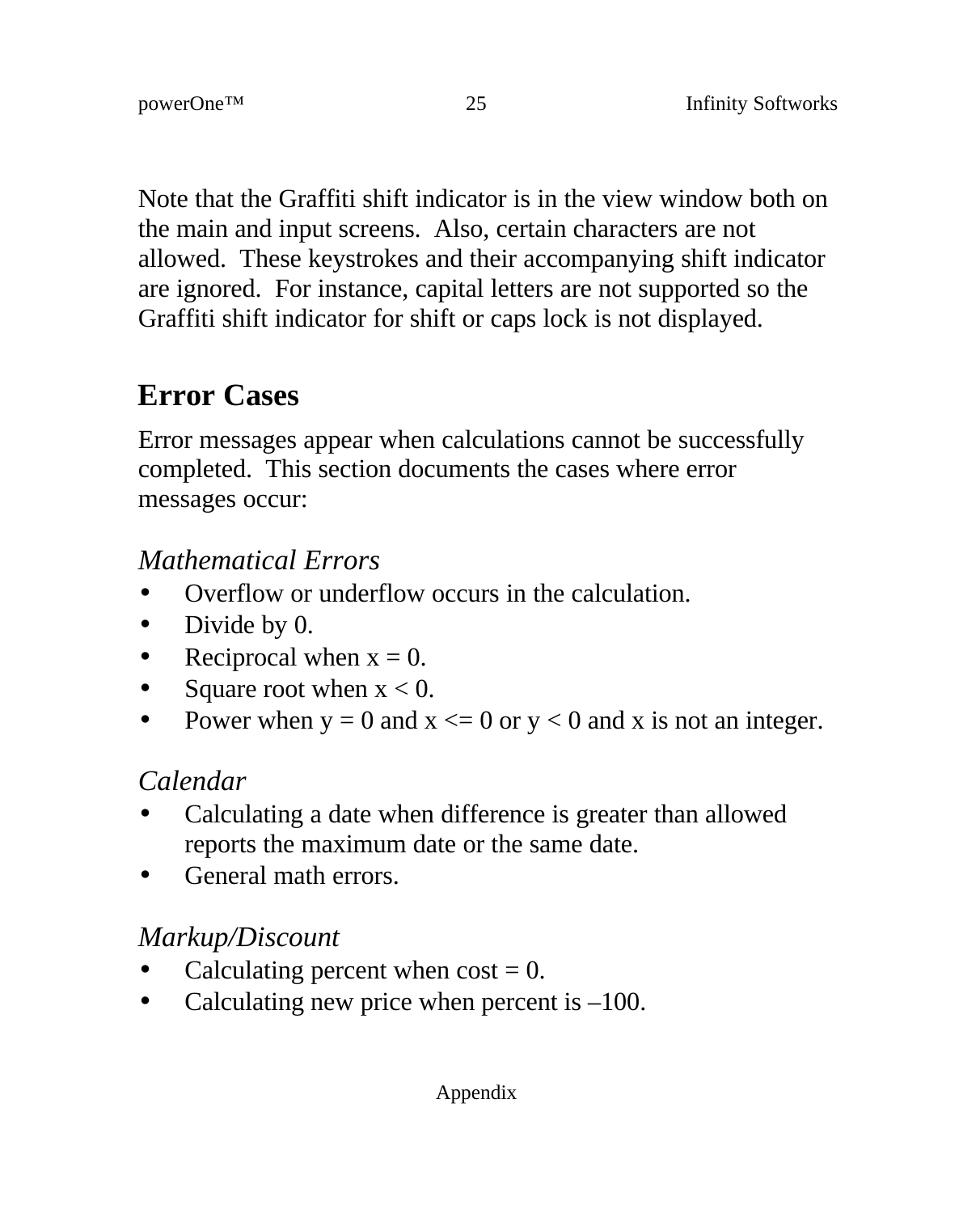• General math errors.

#### *Sales Tax*

- Calculating before tax when tax rate  $= -100$ .
- Calculating tax rate when before tax  $= 0$ .
- General math errors.

### *Tip*

• General math errors.

### *Percent Change*

• General math errors.

# **Contacting Infinity Softworks**

- **Web**: www.infinitysw.com
- **Email**: support@infinitysw.com
- Mail: 1315 NW 185<sup>th</sup> Avenue, PMB180, Beaverton OR 97006 **USA**
- Check Infinity Softworks' web site for telephone support numbers and times.

# **Legal and Disclaimers**

Infinity Softworks, Inc., makes no warranty, either expressed or implied, including but not limited to any implied warranties of merchantability and fitness for a particular purpose, regarding any